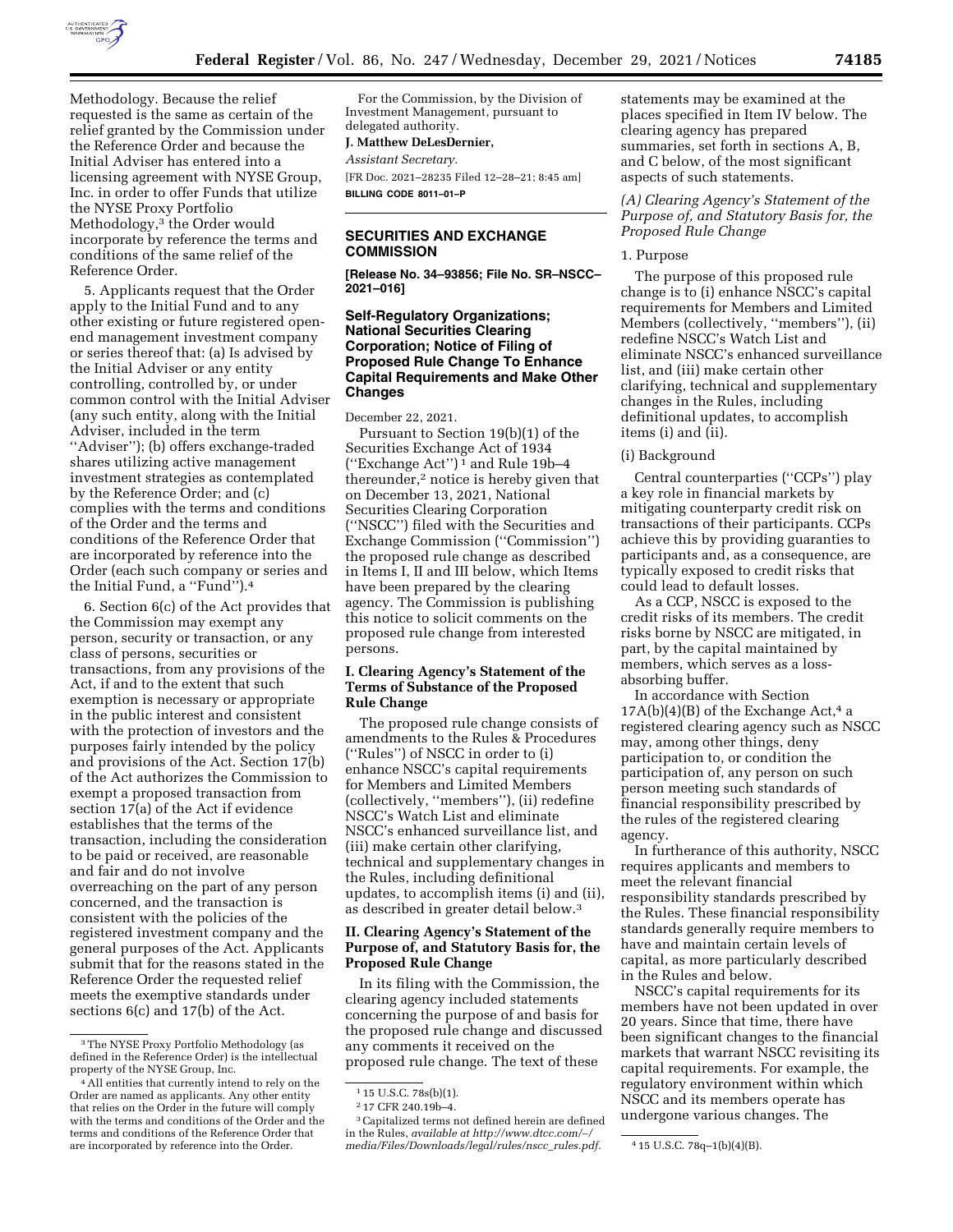implementation of the Basel III standards,<sup>5</sup> the designation of many banks as systemically important by the Financial Stability Board,<sup>6</sup> as well as the designation of NSCC as a systemically important financial market utility (''SIFMU'') by the Financial Stability Oversight Council,7 have significantly increased the regulatory requirements, including capital requirements, of many financial institutions and CCPs. Similarly, the Covered Clearing Agency Standards (''CCAS'') adopted by the Commission have raised the regulatory standards applicable to CCPs such as NSCC.<sup>8</sup>

There also have been significant membership changes over the past 20 years. Numerous mergers, acquisitions, and new market entrants have created a diverse NSCC membership that has expanded the credit-risk profiles that NSCC must manage. For example, NSCC has seen an increase in less capitalized market participants focusing on niche parts of the market with innovative new business models.

Additionally, trading activity and market volatility, each of which present risk to NSCC, ballooned over the years.9 While NSCC does collect margin from its members to help address these types of risk, it is imperative that NSCC ensure that its members have sufficient capital to sustain unexpected and/or sustained increases in margin requirements. Although the above factors do not directly require NSCC to increase capital requirements for its membership (*e.g.,* there is no specific regulation or formula that prescribes a set capital requirement for members of a CCP such as NSCC), the overarching and collective focus of the regulatory changes noted above, in light of the many heightened risks to the financial industry, has been to increase the stability of the financial markets in

7*See* U.S. Department of the Treasury, Designations, Financial Market Utility Designations, *available at [https://home.treasury.gov/policy](https://home.treasury.gov/policy-issues/financial-markets-financial-institutions-and-fiscal-service/fsoc/designations)[issues/financial-markets-financial-institutions-and](https://home.treasury.gov/policy-issues/financial-markets-financial-institutions-and-fiscal-service/fsoc/designations)[fiscal-service/fsoc/designations.](https://home.treasury.gov/policy-issues/financial-markets-financial-institutions-and-fiscal-service/fsoc/designations)* 

8 17 CFR 240.17Ad–22(e).

9*See, e.g.,* DTCC Annual Reports, *available at [https://www.dtcc.com/about/annual-report.](https://www.dtcc.com/about/annual-report)* NSCC is a wholly owned subsidiary of The Depository Trust & Clearing Corporation (''DTCC''). The DTCC Annual Reports highlight and track NSCC clearing activity year-over-year. *See also* CBOE Volatility Index (*i.e.,* the VIX) *available at [https://](https://www.cboe.com/tradable_products/vix/) [www.cboe.com/tradable](https://www.cboe.com/tradable_products/vix/)*\_*products/vix/.* The VIX is designed to measure market volatility, highlights a rollercoaster of volatility over the past 14 years, including historic and near-historic peaks.

order to reduce systemic risk. As a selfregulatory organization, a SIFMU, and being exposed to the new and increased risks over the past 20 years, NSCC has a responsibility to do the same. Enhancing its capital requirements helps meet that responsibility and improve NSCC's credit risk management. Enhanced capital requirements also help mitigate other risks posed directly or indirectly by members such as legal risk, operational risk and cyber risk, as better capitalized members have greater financial resources in order to mitigate the effects of these and other risks.

As for setting the specific capital requirements proposed, again, there is no regulation or formula that requires or calculates a specific amount (*i.e.,* there is no magic number). Instead, NSCC considered several factors, including inflation and the capital requirements of other Financial Market Infrastructures, both in the U.S. and abroad, to which the proposed requirements align.10 NSCC also gave much weight to the historical development of the proposal, which involved member outreach and feedback as far back as 2013.

In 2013, NSCC considered increasing its minimal capital requirements for members that self-clear and those that clear for others to much higher, fixed amounts than what are proposed here. However, some members expressed concerns that the amounts were too high and rigid, and would present undue burden on less capitalized firms. As such, NSCC then considered lowering the amounts considerably, such that the amounts would more directly reflect inflation but with an adjustment factor related to volume activity. In response, though, members expressed concern over the volume adjustment, which NSCC also determined to be too challenging and costly to implement, and too complex to monitor for both

NSCC and members. Ultimately, NSCC settled on the current proposal, which it believes strikes the right balance between continuing to provide access for less capitalized firms and the need to mitigate risk to NSCC and its members, as described in more detail below.

NSCC also proposes to redefine the Watch List, which is a list of members that are deemed by NSCC to pose a heightened risk to it and its members based on credit ratings and other factors. As part of the redefinition of the Watch List, NSCC proposes to eliminate the separate enhanced surveillance list and implement a new Watch List that consists of a relatively smaller group of members that exhibit heightened credit risk, as described in more detail below.

Finally, NSCC proposes to make certain other clarification changes in the Rules.

# (ii) Current NSCC Capital Requirements

The Rules currently specify capital requirements for members based on their membership type and type of entity. The current NSCC capital requirements for members are set forth in Addendum B (Qualifications and Standards of Financial Responsibility, Operational Capability and Business History), $11$  as supplemented by Addendum O (Admission of Non-U.S. Entities as Direct NSCC Members) 12 in the case of non-U.S. entities.

Addendum B (Qualifications and Standards of Financial Responsibility, Operational Capability and Business History)

Addendum B is divided into 12 sections, one for each NSCC membership type. Each section of Addendum B sets forth the qualifications, financial responsibility, operational capability and business history requirements applicable to the relevant membership type.

An applicant for a membership type is required to meet the qualifications, financial responsibility, operational capability and business history requirements applicable to the relevant membership type, which may vary based on the applicant's type of entity (*e.g.,* a broker-dealer vs. a bank or trust company). In particular, financial responsibility requirements for a membership type, which generally require the applicant to maintain a certain level of capital, may vary based on an applicant's type of entity and the

<sup>5</sup>Basel Committee on Banking Supervision, The Basel Framework, *available at [https://www.bis.org/](https://www.bis.org/basel_framework/index.htm?export=pdf) basel*\_*[framework/index.htm?export=pdf](https://www.bis.org/basel_framework/index.htm?export=pdf)* (''Basel III Standards'').

<sup>6</sup>*See* Financial Stability Board, 2021 list of global systemically important banks, *available at [https://](https://www.fsb.org/wp-content/uploads/P231121.pdf) [www.fsb.org/wp-content/uploads/P231121.pdf.](https://www.fsb.org/wp-content/uploads/P231121.pdf)* 

<sup>10</sup>*See* The Options Clearing Corporation, OCC Rules, Rule 301(a), *available at [https://](https://www.theocc.com/Company-Information/Documents-and-Archives/By-Laws-and-Rules) [www.theocc.com/Company-Information/](https://www.theocc.com/Company-Information/Documents-and-Archives/By-Laws-and-Rules) [Documents-and-Archives/By-Laws-and-Rules](https://www.theocc.com/Company-Information/Documents-and-Archives/By-Laws-and-Rules)*  (requiring broker-dealers to have initial net capital of not less than \$2,500,000); Chicago Mercantile Exchange Inc., CME Rulebook, Rule 970.A.1, *available at [https://www.cmegroup.com/rulebook/](https://www.cmegroup.com/rulebook/CME/I/9/9.pdf) [CME/I/9/9.pdf](https://www.cmegroup.com/rulebook/CME/I/9/9.pdf)* (requiring clearing members to maintain capital of at least \$5 million, with banks required to maintain minimum tier 1 capital of at least \$5 billion); LCH SA, LCH SA Clearing Rule Book, Section 2.3.2, *available at [https://](https://www.lch.com/resources/rulebooks/lch-sa) [www.lch.com/resources/rulebooks/lch-sa](https://www.lch.com/resources/rulebooks/lch-sa)*  (requiring, with respect to securities clearing, capital of at least EUR 10 million for self-clearing members and at least EUR 25 million for members clearing for others, subject to partial satisfaction by a letter of credit) (1 EUR = \$0.8150 as of December 31, 2020; *see [https://www.fiscal.treasury.gov/](https://www.fiscal.treasury.gov/reports-statements/treasury-reporting-rates-exchange/current.html)  [reports-statements/treasury-reporting-rates](https://www.fiscal.treasury.gov/reports-statements/treasury-reporting-rates-exchange/current.html)[exchange/current.html](https://www.fiscal.treasury.gov/reports-statements/treasury-reporting-rates-exchange/current.html)* (last visited January 14, 2021)).

<sup>11</sup>Addendum B (Qualifications and Standards of Financial Responsibility, Operational Capability and Business History), *supra* note 3.

<sup>12</sup>Addendum O (Admission of Non-U.S. Entities as Direct NSCC Members), *supra* note 3.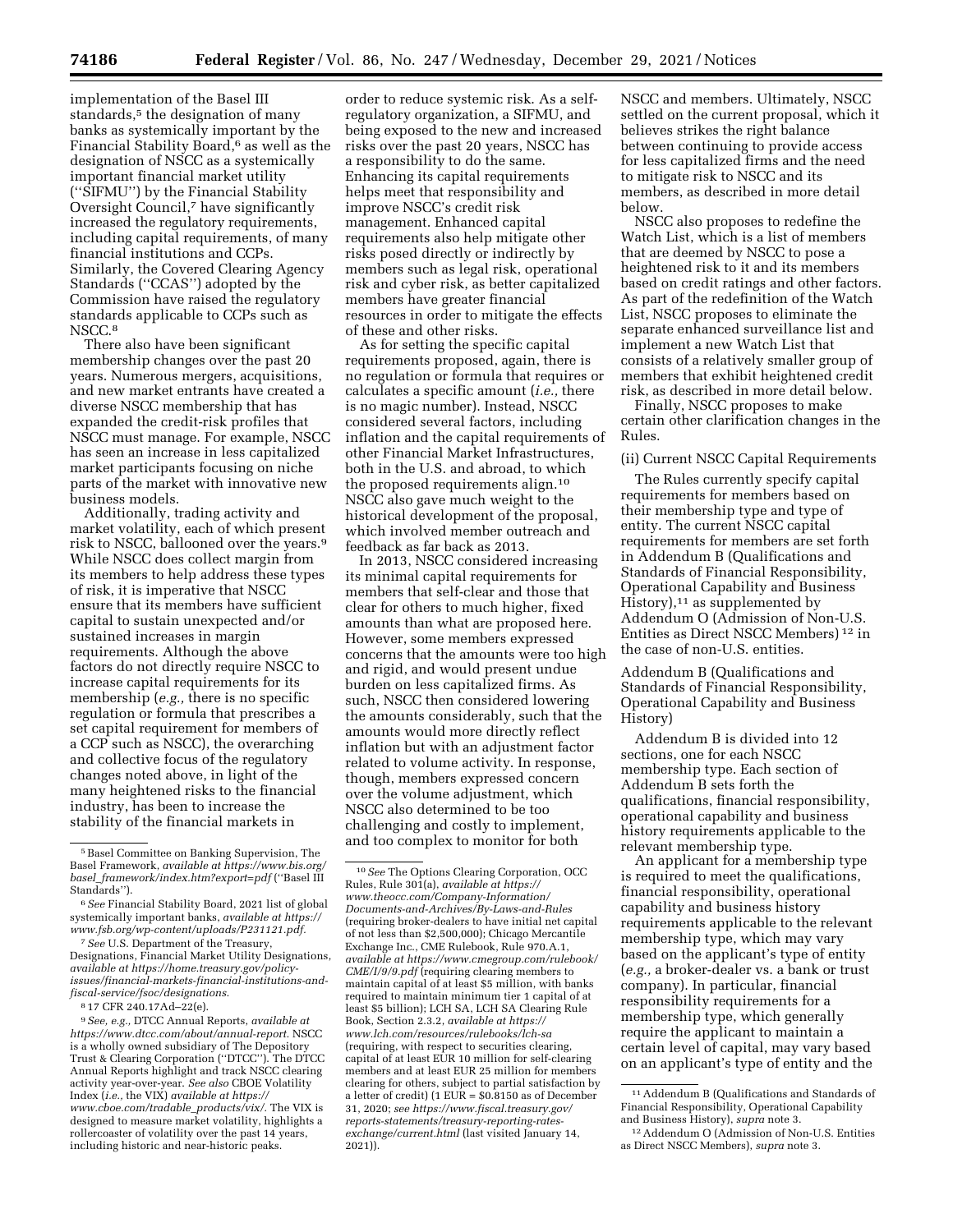relevant capital measure for such type of entity.

As relevant to NSCC's proposal to enhance its capital requirements for members:

#### Section 1

Section 1 of Addendum B sets forth the qualifications, financial responsibility, operational capability and business history requirements applicable to Members. The financial responsibility requirements in Section 1 consist of the following capital requirements:

Section 1.B.1 of Addendum B provides that a Registered Broker-Dealer applying to be a Member must have excess net capital (*i.e.,* capital in excess of the minimum net capital required by the Commission or such higher minimum capital required by its designated examining authority) in the amount of \$500,000 if the Registered Broker-Dealer does not clear for others or \$1 million if the Registered Broker-Dealer clears for others.

An applicant that is a Municipal Securities Brokers' Brokers (as defined in Rule 15c3–1(a)(8) under the Exchange Act) 13 is subject to a lower excess net capital requirement of \$100,000.

Section 1.B.2 of Addendum B provides that a bank applying to be a Member must (i) have at least \$50 million in equity capital (as defined on the Consolidated Report of Condition and Income (''Call Report'')) or (ii) have furnished to NSCC a guarantee of its parent bank holding company respecting the payment of any and all obligations of the bank applicant, and such parent bank holding company must have total consolidated capital of at least \$50 million.

In the case of a trust company applying to be a Member that is not a bank but is a member of the Federal Reserve System or is an institution insured under the Federal Deposit Insurance Act, the trust company must have consolidated capital of at least \$10 million and that is adequate to the scope and character of the business conducted by such trust company.

Section 1.B.3 of Addendum B provides that an entity applying to be a Member other than a Registered Broker-Dealer, bank or trust company is required to satisfy such minimum standards of financial responsibility as determined by NSCC.

## Section 2

Section 2 of Addendum B sets forth the qualifications, financial responsibility, operational capability

and business history requirements applicable to Mutual Fund/Insurance Services Members. The financial responsibility requirements in Section 2 consist of the following capital requirements:

Section 2.B.1 of Addendum B provides that a Registered Broker-Dealer applying to be a Mutual Fund/Insurance Services Member must have excess net capital in the amount of \$50,000.

Section 2.B.2 of Addendum B provides that a bank or trust company applying to be a Mutual Fund/Insurance Services Member must (i) have a Tier 1 Risk Based Capital (''RBC'') ratio of 6% or greater or (ii) with respect to trust companies which do not calculate a Tier 1 RBC ratio, have at least \$2 million in equity capital.

Section 2.B.3 of Addendum B provides that an Insurance Company applying to be a Mutual Fund/Insurance Services Member must have an RBC ratio, as derived from annual statutory financial statements filed by it with its supervisory or regulatory entity (or, between filings of such annual statutory financial statements, an RBC ratio derived in a similar manner from thencurrent financial data), of 250% or greater.

Section 2.B.4 of Addendum B provides that an entity applying to be a Mutual Fund/Insurance Services Member other than a Registered Broker-Dealer, bank or trust company or Insurance Company is required to satisfy such minimum standards of financial responsibility as determined by NSCC.

#### Section 3

Section 3 of Addendum B sets forth the qualifications, financial responsibility, operational capability and business history requirements applicable to Fund Members. The financial responsibility requirements in Section 3 consist of the following capital requirements:

Section 3.B.1 of Addendum B provides that a Registered Broker-Dealer applying to be a Fund Member must have excess net capital in the amount of \$50,000.

Section 3.B.2 of Addendum B provides that a bank or trust company applying to be a Fund Member must (i) have a Tier 1 RBC ratio of 6% or greater or (ii) with respect to trust companies which do not calculate a Tier 1 RBC ratio, have at least \$2 million in equity capital.

Section 3.B.3 of Addendum B provides that an investment company applying to be a Fund Member must have at least \$100,000 in assets under management.

Section 3.B.4 of Addendum B provides that an investment adviser applying to be a Fund Member must have at least \$25,000,000 in assets under management and \$100,000 in total net worth.

Section 3.B.5 of Addendum B provides that an Insurance Company applying to be a Fund Member must have an RBC ratio, as derived from annual statutory financial statements filed by it with its supervisory or regulatory entity (or, between filings of such annual statutory financial statements, an RBC ratio derived in a similar manner from then-current financial data), of 250% or greater.

Section 3.B.6 of Addendum B provides that an entity applying to be a Fund Member other than a Registered Broker-Dealer, bank or trust company, investment company, investment adviser or Insurance Company is required to satisfy such minimum standards of financial responsibility as determined by NSCC.

#### Section 4

Section 4 of Addendum B sets forth the qualifications, financial responsibility, operational capability and business history requirements applicable to Insurance Carrier/ Retirement Services Members. The financial responsibility requirements in Section 4 consist of the following capital requirement:

Section 4.B of Addendum B provides that an Insurance Company applying to be an Insurance Carrier/Retirement Services Member must have an RBC ratio, as derived from annual statutory financial statements filed by it with its supervisory or regulatory entity (or, between filings of such annual statutory financial statements, an RBC ratio derived in a similar manner from thencurrent financial data), of 250% or greater.

## Section 7

Section 7 of Addendum B sets forth the qualifications, financial responsibility and operational capability requirements applicable to Settling Bank Only Members. The financial responsibility requirements in Section 7 consist of the following capital requirement:

Section 7.B of Addendum B provides that a bank or trust company applying to be a Settling Bank Only Member is required to satisfy such minimum standards of financial responsibility as determined by NSCC.

<sup>13</sup> 17 CFR 240.15c3–1(a)(8).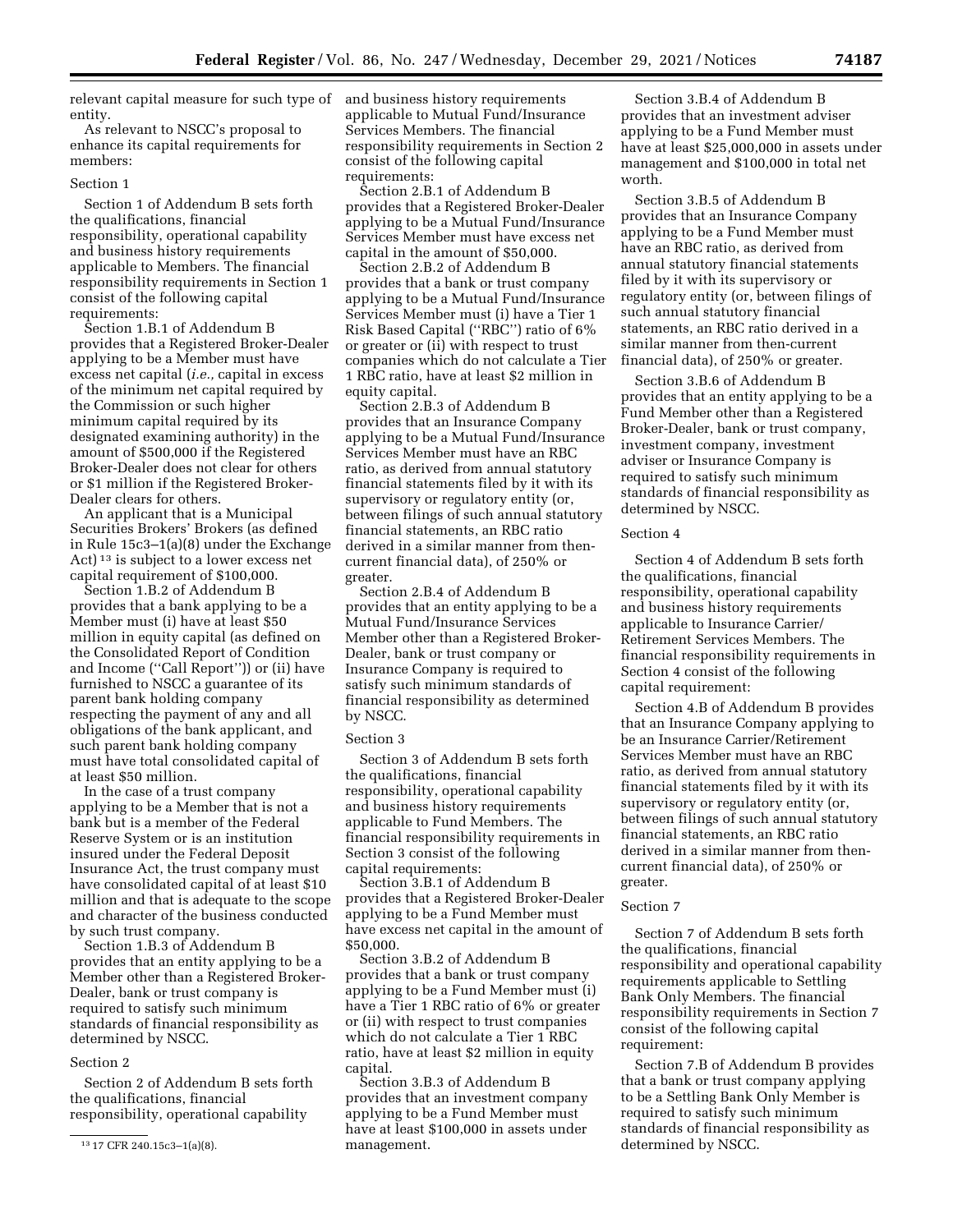Addendum O (Admission of Non-U.S. Entities as Direct NSCC Members)

Addendum O (Admission of Non-U.S. Entities as Direct NSCC Members) provides that an entity that is organized in a country other than the United States and that is not otherwise subject to U.S. federal or state regulation (a ''non-U.S. entity'') is eligible to become a Member, Mutual Fund/Insurance Services Member, Fund Member or Insurance Carrier/Retirement Services Member, subject to certain conditions.

One of the conditions for a non-U.S. entity to be admitted as a Member, Mutual Fund/Insurance Services Member, Fund Member or Insurance Carrier/Retirement Services Member is that the entity must provide NSCC, for financial monitoring purposes, audited financial statements prepared in accordance with either U.S. generally accepted accounting principles (''U.S. GAAP'') or other generally accepted accounting principles that are satisfactory to NSCC.

In order to address the risk presented by the acceptance of financial statements not prepared in accordance with U.S. GAAP, Addendum O provides that the minimum financial requirements applicable to a non-U.S. entity will be subject to a specified premium, as follows:

i. For financial statements prepared in accordance with International Financial Reporting Standards, the U.K. Companies Act of 1985 (''U.K. GAAP''), or Canadian generally accepted accounting principles—a premium of 11⁄2 times the minimum financial requirements;

ii. for financial statements prepared in accordance with a European Union country's generally accepted accounting principles, other than U.K. GAAP—a premium of 5 times the minimum financial requirements; and

iii. for financial statements prepared in accordance with any other type of generally accepted accounting principles—a premium of 7 times the minimum financial requirements.

Accordingly, a non-U.S. entity that does not prepare its financial statements in accordance with U.S. GAAP is required to meet financial requirements between  $1\frac{1}{2}$  to 7 times the minimum financial requirements that would otherwise be applicable to the non-U.S entity. Given that, as noted above, the financial responsibility requirements generally require a member to have a certain level of capital, Addendum O has the effect of requiring a non-U.S. entity that does not prepare its financial statements in accordance with U.S. GAAP to have capital between  $1\frac{1}{2}$  to 7

times the otherwise-applicable capital requirement.

# (iii) Current NSCC Watch List and Enhanced Surveillance List

NSCC's Watch List is a list of members that are deemed by NSCC to pose a heightened risk to it and its members based on credit ratings and other factors.14

Specifically, the Watch List is the list of Members with credit ratings derived from NSCC's Credit Risk Rating Matrix (''CRRM'') 15 of 5, 6 or 7, as well as members that, based on NSCC's consideration of relevant factors, including those set forth in Section 4(d) of Rule 2B (Ongoing Membership Requirements and Monitoring),16 are deemed by NSCC to pose a heightened risk to it and its members.

In addition to the Watch List, NSCC also maintains a separate list of members subject to enhanced surveillance in accordance with the provisions of Rule 2B, as discussed below. The enhanced surveillance list is a list of members for which NSCC has heightened credit concerns, which may include members that are already, or may soon be, on the Watch List. As described below, a member is subject to the same potential consequences from being subject to enhanced surveillance or being placed on the Watch List.

Rule 2B (Ongoing Membership Requirements and Monitoring)

Rule 2B (Ongoing Membership Requirements and Monitoring) specifies the ongoing membership requirements and monitoring applicable to members.<sup>17</sup>

Section 2.B.(e) of Rule 2B provides that NSCC may review the financial responsibility and operational capability of a Member and otherwise require from the Member additional reporting of its financial or operational condition in order to make a determination as to whether such Member should be placed

16Rule 2B (Ongoing Membership Requirements and Monitoring), Section 4 (Ongoing Monitoring), *supra* note 3.

17Rule 2B (Ongoing Membership Requirements and Monitoring), *supra* note 3.

on the Watch List and/or be subject to enhanced surveillance by NSCC consistent with the provisions of Section 4 of Rule 2B.

Section 4(b) of Rule 2B provides that a Member that is (1) a U.S. bank or trust company that files a Call Report, (2) a U.S. broker-dealer that files the Financial and Operational Combined Uniform Single Report (''FOCUS Report'') or the equivalent with its regulator, or (3) a non-U.S. bank or trust company that has audited financial data that is publicly available, will be assigned a credit rating by NSCC in accordance with the CRRM. A Member's credit rating is reassessed each time the Member provides NSCC with requested information pursuant to Section 2.B.(e) of Rule 2B or as may be otherwise required under the Rules.

Section 4(b) further provides that because the factors used as part of the CRRM may not identify all risks that a Member assigned a credit rating by NSCC may present to NSCC, NSCC may, in its discretion, override such Member's credit rating derived from the CRRM to downgrade the Member. This downgrading may result in the Member being placed on the Watch List and/or it may subject the Member to enhanced surveillance based on relevant factors.

Section 4(c) of Rule 2B provides that Members not assigned a credit rating by NSCC and Limited Members monitored and reviewed by NSCC on an ongoing and periodic basis will not be assigned a credit rating by the CRRM but may be placed on the Watch List and/or may be subject to enhanced surveillance based on relevant factors.

Section 4(d) of Rule 2B provides that the factors to be considered by NSCC in determining whether a member is placed on the Watch List and/or subject to enhanced surveillance include (i) news reports and/or regulatory observations that raise reasonable concerns relating to the member, (ii) reasonable concerns around the member's liquidity arrangements, (iii) material changes to the member's organizational structure, (iv) reasonable concerns about the member's financial stability due to particular facts and circumstances, such as material litigation or other legal and/or regulatory risks, (v) failure of the member to demonstrate satisfactory financial condition or operational capability or if NSCC has a reasonable concern regarding the member's ability to maintain applicable membership standards, and (vi) failure of the member to provide information required by NSCC to assess risk exposure posed by the member's activity.

<sup>14</sup>*See* Rule 1 (Definitions and Descriptions), *supra* note 3.

<sup>15</sup>NSCC's CRRM is a matrix of credit ratings of Members specified in Section 4 of Rule 2B. The CRRM is developed by NSCC to evaluate the credit risk Members pose to NSCC and its Members and is based on factors determined to be relevant by NSCC from time to time, which factors are designed to collectively reflect the financial and operational condition of a Member. These factors include (i) quantitative factors, such as capital, assets, earnings, and liquidity, and (ii) qualitative factors, such as management quality, market position/ environment, and capital and liquidity risk management. *See* Rule 1 (Definitions and Descriptions), *supra* note 3.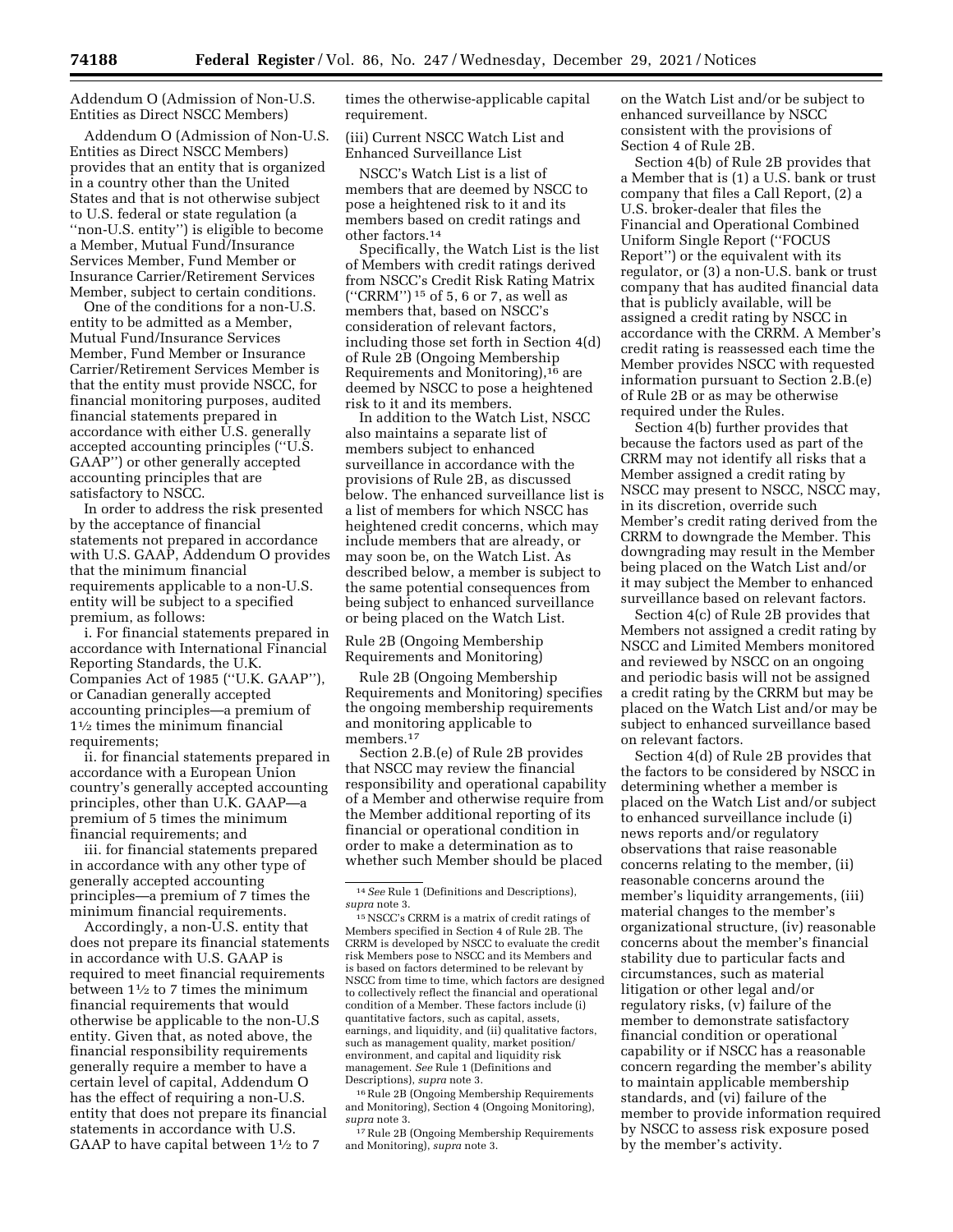Section 4(e) of Rule 2B provides that NSCC may require a member that has been placed on the Watch List to make and maintain a deposit to the Clearing Fund over and above the amount determined in accordance with Procedure XV (Clearing Fund Formula and Other Matters) (which additional deposit shall constitute a portion of the member's Required Fund Deposit) or such higher amount as NSCC may deem necessary for the protection of it or other members.

Section 4(f) of Rule 2B provides that a member being subject to enhanced surveillance or being placed on the Watch List (1) will result in a more thorough monitoring of the member's financial condition and/or operational capability, including on-site visits or additional due diligence information requests, and (2) may be required make more frequent financial disclosures to NSCC. Members and Limited Members that are placed on the Watch List or subject to enhanced surveillance are also reported to NSCC's management committees and regularly reviewed by NSCC senior management.

# (iv) Proposed Rule Changes

A. Changes To Enhance NSCC's Capital Requirements

As noted earlier, as a CCP, NSCC is exposed to the credit risks of its

members. The credit risks borne by NSCC are mitigated, in part, by the capital maintained by members, which serves as a loss-absorbing buffer.

NSCC's financial responsibility standards for members generally require members to have and maintain certain levels of capital.

As described in more detail below, NSCC proposes to enhance its capital requirements for members as follows:

# Members

U.S. Broker-Dealers

NSCC proposes increasing minimum excess net capital (''Excess Net Capital'') requirements for Members that are U.S. broker-dealers using a tiered approach.18 These increases would be between 2 and 10 times the current minimum Excess Net Capital requirements applicable to Members that are U.S. broker-dealers, depending on whether the Member self-clears or clears for others and its VaR Tier, as described below. As described below, NSCC proposes to use, in general terms, calculations from its value-at-risk (''VaR'') model and associated Member charges as a measure of market risk in order to categorize Members into those that pose relatively minimal risk exposure, moderate risk exposure, or higher risk exposure to NSCC.

Unlike the current capital requirements applicable to Registered

Broker-Dealers, the proposed enhanced capital requirements for U.S. brokerdealers would result in those Members whose NSCC activity poses greater risk to NSCC being required to have and maintain greater levels of Excess Net Capital in line with the increased risk.

As is the case with the current capital requirements applicable to Registered Broker-Dealers, the enhanced capital requirements for U.S. broker-dealers would depend on whether a Member self-clears or clears for others. A brokerdealer that clears transactions for others has the potential to present different and greater risks to NSCC than a brokerdealer that clears transactions only for itself, and it is therefore appropriate for such broker-dealer to be subject to heightened capital requirements versus a broker-dealer that clears transactions only for itself.

As described in more detail below, the proposed minimum Excess Net Capital increases will help ensure NSCC's ongoing compliance with regulatory requirements and expectations related to credit risk, such as those addressed in CCAS Rules 17Ad–22(e)(4)(i) and (e)(18).19

Under the proposal, a Member that is a U.S. broker-dealer must have and maintain at all times minimum Excess Net Capital as follows:

| Clearing status | Value-at-risk tier<br>("VaR tier") | Minimum excess net capital                                                                                                                                                                                                                                                                                |
|-----------------|------------------------------------|-----------------------------------------------------------------------------------------------------------------------------------------------------------------------------------------------------------------------------------------------------------------------------------------------------------|
|                 |                                    | $\leq$ \$100,000   \$1 million Excess Net Capital<br>\$100,000-\$500,000   2.5 million Excess Net Capital<br>>\$500,000   5 million Excess Net Capital<br><\$100,000   2.5 million Excess Net Capital<br>\$100,000-\$500,000   5 million Excess Net Capital<br>>\$500,000   10 million Excess Net Capital |

The VaR Tier in the table above is based on the daily volatility component of a Member's Net Unsettled Positions calculated as of the start of each Business Day pursuant to Procedure XV of the Rules 20 as part of the Member's daily Required Fund Deposit. As part of the tiered approach, a Member's daily volatility component may exceed its then-current VaR Tier four times over a rolling 12-month period. Upon the fifth instance of the Member's daily volatility component exceeding its then-current VaR Tier, the Member would be moved to the next-greatest VaR Tier, unless the Member's daily volatility component also exceeded such next-greatest VaR

Tier five times during the preceding 12 month period, in which case the Member would be moved to the greatest VaR Tier.

Upon moving to a greater VaR Tier, a Member would then have 60 calendar days from the date of the move to meet the higher required minimum Excess Net Capital for such VaR Tier. If a Member fails to meet its higher required minimum Excess Net Capital within 60 calendar days and maintain it for so long as such higher required minimum Excess Net Capital applies, NSCC may take any and all action against the Member pursuant to the Rules.

Upon moving to a greater VaR Tier, a Member would remain in that greater VaR Tier for no less than one continuous year from the date of the move before being eligible to move to a lesser VaR Tier. This does not in any way preclude a Member from moving to an even greater VaR Tier (if any) in accordance with the requirements of this proposal.

NSCC believes that allowing a Member's daily volatility component to exceed its then-current VaR Tier four times over a rolling 12-month period before the Excess Net Capital requirement would increase provides some flexibility for Members in the

<sup>18</sup>As part of the proposal, NSCC proposes to add the defined term ''Excess Net Capital'' to the list of defined terms in Rule 1. Excess Net Capital would

be defined as a broker-dealer's excess net capital, calculated in accordance with such broker-dealer's regulatory and/or statutory requirements.

<sup>19</sup> 17 CFR 240.17Ad–22(e)(4)(i) and (e)(18). 20Procedure XV (Clearing Fund Formula and Other Matters), *supra* note 3.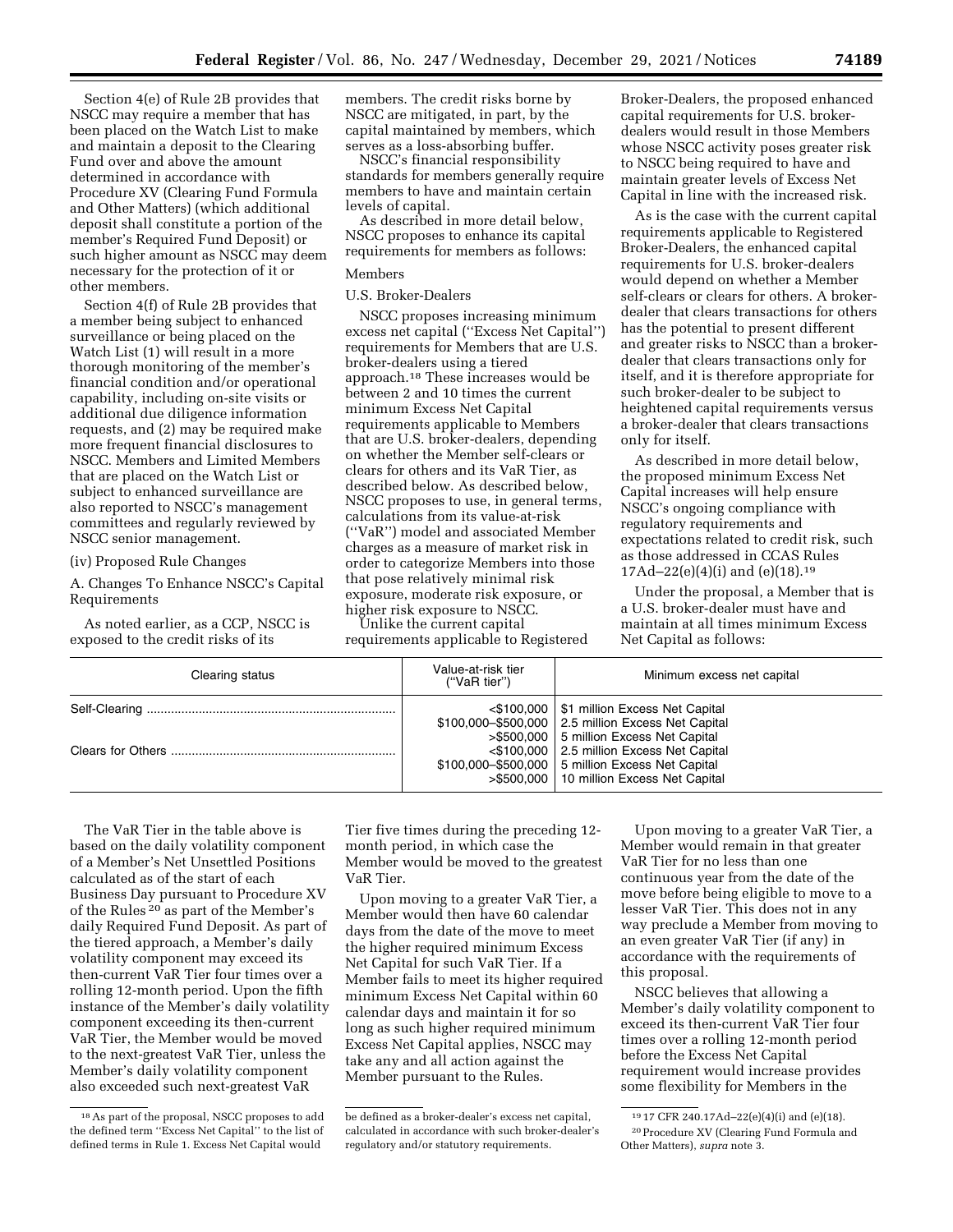event of occasional unexpected market volatility while also protecting NSCC from the risks of such increased daily volatility. NSCC has determined that giving a Member 60 calendar days from the date of its move to a higher VaR Tier to meet its higher required minimum Excess Net Capital appropriately balances the financial and other costs associated with requiring the Member to satisfy the higher required minimum Excess Net Capital with the increased risks posed by the Member's increased daily volatility. The 60-calendar day period also recognizes the practical limitations for a Member to be able to immediately increase its capital level, given that raising additional capital may require time for the Member to identify additional sources of capital such as outside investors, negotiate the terms of that capital, and execute any required legal documentation.

A Member would move to a lesser VaR Tier (if any) when (i) the Member has remained in its then-current VaR Tier for no less than one continuous year, (ii) the Member's daily volatility component did not exceed such lesser VaR Tier on five instances or more over the preceding 12-month period and (iii) if at any time the Member's daily volatility component did exceed such lesser VaR Tier on five instances or more over a rolling 12-month period, the Member has remained in its thencurrent VaR Tier for no less than one continuous year from the date of each such instance.

For example, if a Member's daily volatility component exceeds the lesser VaR Tier for the fifth time over a rolling 12-month period on February 1, 2021, then the Member would remain in its then-current VaR Tier until at least January 31, 2022. If the same Member's daily volatility component then exceeds the lesser VaR Tier for the sixth time over a rolling 12-month period on February 15, 2021, then the Member would remain in its then-current VaR Tier until at least February 14, 2022. This does not in any way preclude a Member from moving to an even greater VaR Tier (if any) in accordance with the requirements of this proposal.

Newly admitted Members would be placed into the applicable middle VaR Tier in the table above unless NSCC determines, based on information provided by or concerning the Member, that the Member's anticipated VaR Tier for its anticipated trading activity would be the greatest VaR Tier, in which case the Member would be placed into the greatest VaR Tier. Any such determination would be promptly communicated to, and discussed with, the Member. A newly admitted Member

would remain in its initial VaR Tier until it moves to a different VaR Tier in accordance with the requirements of this proposal.

Based on its historical experience with the daily volatility components of newly admitted Members, including such Members' own projected trading activity,21 NSCC believes that it would be appropriate to place newly admitted Members into the applicable middle VaR Tier in the table above for the first 12 months of membership unless NSCC has determined that the Member's anticipated VaR Tier based on its anticipated trading activity would be the greatest VaR Tier.

NSCC proposes to move the existing capital requirements for Members that are Municipal Securities Brokers' Brokers or Municipal Securities Brokers' Broker sponsored account applicants to the end of Section 1.B.1 of Addendum B with some clarifying changes to improve the accessibility and transparency of these capital requirements, without substantive effect.

## U.S. Banks and Trust Companies

NSCC proposes to (1) change the measure of capital requirements for U.S. banks and trust companies from equity capital to common equity tier 1 capital ("CET1 Capital"), $22$  (2) raise the minimum capital requirements for U.S. banks and trust companies, and (3) require U.S. banks and trust companies to be well capitalized (''Well Capitalized'') as defined in the capital adequacy rules and regulations of the Federal Deposit Insurance Corporation (''FDIC'').23

NSCC proposes to change the measure of capital requirements for U.S. banks and trust companies from equity capital to CET1 Capital and raise the minimum capital requirements for U.S. banks and trust companies in order to align NSCC's capital requirements with banking regulators' changes to regulatory capital requirements over the past several years, which have standardized and harmonized the calculation and measurement of bank

capital and leverage throughout the world.24 Consistent with these changes by banking regulators, NSCC believes that the appropriate capital measure for Members that are U.S. banks and trust companies should be CET1 Capital and that NSCC's capital requirements for Members should be enhanced in light of these increased regulatory capital requirements.

In addition, requiring U.S. banks and trust companies to be Well Capitalized ensures that Members are well capitalized while also allowing adjusted capital to be relative to either the riskweighted assets or average total assets of the bank or trust company. NSCC proposes to have the definition of Well Capitalized expressly tied to the FDIC's definition of ''well capitalized'' to ensure that the proposed requirement that U.S. banks and trust companies be Well Capitalized will keep pace with future changes to banking regulators' regulatory capital requirements.

Under the proposal, a Member that is a U.S. bank or a U.S. trust company that is a bank must (1) have and maintain at all times at least \$500 million in CET1 Capital and be Well Capitalized at all times or (2) have furnished to NSCC a guarantee of its parent bank holding company respecting the payment of any and all obligations of the Member, and such parent bank holding company must have and maintain at all times CET1 Capital of at least \$500 million and be Well Capitalized at all times.

NSCC does not propose to change the existing capital requirements applicable to a Member that is a U.S. trust company that is not a bank, although NSCC is proposing to make some clarifying and conforming language changes to improve the accessibility and transparency of these capital requirements, without substantive effect.

NSCC treats U.S. trust companies that are banks and non-banks differently because they present different risks based on the attendant risks of their business activities, with trust companies engaging in banking activities (*e.g.,*  receiving deposits and making loans) being subject to greater risks than trust companies that limit their activities to trust activities (*e.g.,* acting as a trustee,

<sup>21</sup>For example, if the proposed VaR Tiers had been in effect for the past two years (but newly admitted Members were not automatically placed in at least the middle VaR Tier), only one U.S. brokerdealer applicant would have belonged in the lowest VaR Tier at admittance, but that firm then had trading activity that placed it in the middle VaR Tier in the first month and the highest VaR Tier in the second month of membership. *See* Internal Tiering Analysis, included as a Confidential Exhibit 3 to the filing.

<sup>22</sup>Under the proposal, CET1 Capital would be defined as an entity's common equity tier 1 capital, calculated in accordance with such entity's regulatory and/or statutory requirements. 23*See* 12 CFR 324.403(b)(1).

<sup>24</sup>*Compare, e.g.,* 12 CFR 324.20(b) (FDIC's definition of CET1 Capital), and Regulation (EU) No 575/2013 of the European Parliament and of the Council of 26 June 2013 on prudential requirements for credit institutions and investment firms and amending Regulation (EU) No 648/2012, Article 26, *available at [https://eur-lex.europa.eu/legal-content/](https://eur-lex.europa.eu/legal-content/EN/TXT/?uri=CELEX%3A32013R0575)  [EN/TXT/?uri=CELEX%3A32013R0575](https://eur-lex.europa.eu/legal-content/EN/TXT/?uri=CELEX%3A32013R0575)* (European Union's definition of CET1 Capital), with Basel Committee on Banking Supervision, Basel III Standards, CAP10.6, *supra* note 5 (Basel III Standards' definition of CET1 Capital).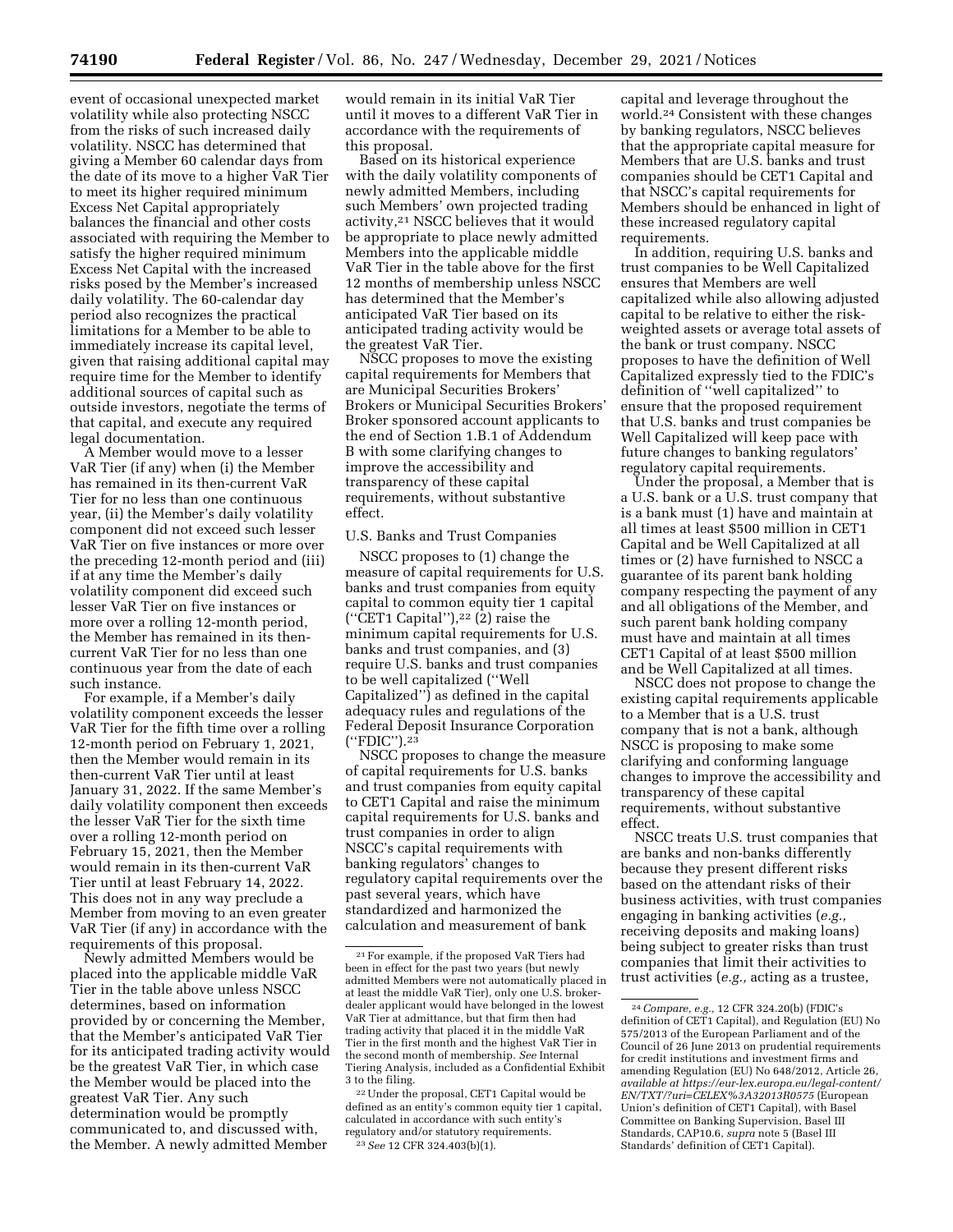other fiduciary or transfer agent/ registrar).

# Non-U.S. Broker-Dealers and Banks

NSCC proposes to impose a minimum capital requirement of \$25 million in total equity capital for Members that are non-U.S. broker-dealers.

NSCC proposes to require a Member that is a non-U.S. bank (including a U.S. branch or agency) to (1) (A) have and maintain at all times at least \$500 million in CET1 Capital and comply at all times with the minimum capital requirements (including, but not limited to, any capital conservation buffer, countercyclical buffer, and any D–SIB or G–SIB buffer, if applicable) and capital ratios required by its home country regulator, or, if greater, with such minimum capital requirements or capital ratios standards promulgated by the Basel Committee on Banking Supervision,25 (B) provide an attestation for itself, its parent bank and its parent bank holding company (as applicable) detailing the minimum capital requirements (including, but not limited to, any capital conservation buffer, countercyclical buffer, and any D–SIB or G–SIB buffer, if applicable) and capital ratios required by their home country regulator, (C) provide, no less than annually and upon request by NSCC, an attestation for the Member, its parent bank and its parent bank holding company (as applicable) detailing the minimum capital requirements (including, but not limited to, any capital conservation buffer, countercyclical buffer, and any D–SIB or G–SIB buffer, if applicable) and capital ratios required by their home country regulator and (D) notify NSCC: (i) Within two Business Days of any of their capital requirements (including, but not limited to, any capital conservation buffer, countercyclical buffer, and any D–SIB or G–SIB buffer, if applicable) or capital ratios falling below any minimum required by their home country regulator; and (ii) within 15 calendar days of any such minimum capital requirement or capital ratio changing; or (2) (A) have furnished to NSCC a guarantee of its parent bank holding company respecting the payment of any and all obligations of the Member, (B) have such parent bank holding company maintain at all times CET1 Capital of at least \$500 million and comply at all times with the minimum capital requirements (including, but not limited to, any capital conservation buffer,

countercyclical buffer, and any D–SIB or

G–SIB buffer, if applicable) and capital ratios required by its home country regulator, or, if greater, with such minimum capital requirements or capital ratios standards promulgated by the Basel Committee on Banking Supervision,26 (C) provide an attestation for itself, its parent bank and its parent bank holding company (as applicable) detailing the minimum capital requirements (including, but not limited to, any capital conservation buffer, countercyclical buffer, and any D–SIB or G–SIB buffer, if applicable) and capital ratios required by their home country regulator, (D) provide, no less than annually and upon request by NSCC, an attestation for the Member, its parent bank and its parent bank holding company (as applicable) detailing the minimum capital requirements (including, but not limited to, any capital conservation buffer, countercyclical buffer, and any D–SIB or G–SIB buffer, if applicable) and capital ratios required by their home country regulator and (E) notify NSCC: (i) Within two Business Days of any of their capital requirements (including, but not limited to, any capital conservation buffer, countercyclical buffer, and any D–SIB or G–SIB buffer, if applicable) or capital ratios falling below any minimum required by their home country regulator, and (ii) within 15 calendar days of any such minimum capital requirement or capital ratio changing.

As described above, pursuant to Addendum O (Admission of Non-U.S. Entities as Direct NSCC Members),27 the current minimum capital requirements for a Member, Mutual Fund/Insurance Services Member, Fund Member or Insurance Carrier/Retirement Services Member that does not prepare its financial statements in accordance with U.S. GAAP is subject to a multiplier that requires such member to have capital between 11⁄2 to 7 times the otherwiseapplicable capital requirement.

The multiplier was designed to account for the less transparent nature of accounting standards other than U.S. GAAP. However, accounting standards have converged over the years (namely International Financial Reporting Standards (''IFRS'') and U.S. GAAP).28

26*See id.* 

As such, NSCC believes the multiplier is no longer necessary and its retirement would be a welcomed simplification for both NSCC and its members.

Accordingly, NSCC proposes to delete the language in Addendum O providing that the minimum capital requirements for a Member, Mutual Fund/Insurance Services Member, Fund Member or Insurance Carrier/Retirement Services Member that does not prepare its financial statements in accordance with U.S. GAAP is subject to a multiplier that requires such members to have capital between  $1\frac{1}{2}$  to 7 times the otherwiseapplicable capital requirement. Instead, a Member, Mutual Fund/Insurance Services Member, Fund Member or Insurance Carrier/Retirement Services Member would be required to meet the minimum capital requirements provided in Addendum B for the applicable membership.

As described above, NSCC also proposes that non-U.S. banks be compliant with the minimum capital requirements and capital ratios in their home jurisdiction. Given the difficulty in knowing and monitoring compliance with various regulatory minimums for various jurisdictions, these Members would be required to provide NSCC with periodic attestations relating to the minimum capital requirements and capital ratios for their home jurisdiction.

NSCC also proposes to make some clarifying language changes to Addendum O to replace references to undefined capitalized terms and improve the accessibility of Addendum O, without substantive effect.

<sup>25</sup>*See* Basel Committee on Banking Supervision, Basel III Standards, *supra* note 5.

<sup>27</sup>Addendum O applies to all entities that are organized in a country other than the U.S. and that are not otherwise subject to U.S. federal or state regulation (''non-U.S. entities''), other than insurance companies.

<sup>28</sup>The convergence between IFRS and U.S. GAAP began with the 2002 Norwalk Agreement. (*Available at [https://www.ifrs.org/content/dam/ifrs/](https://www.ifrs.org/content/dam/ifrs/around-the-world/mous/norwalk-agreement-2002.pdf)  [around-the-world/mous/norwalk-agreement-](https://www.ifrs.org/content/dam/ifrs/around-the-world/mous/norwalk-agreement-2002.pdf)[2002.pdf.](https://www.ifrs.org/content/dam/ifrs/around-the-world/mous/norwalk-agreement-2002.pdf)*) Under that agreement, the Financial Accounting Standards Board (''FASB'') and the

International Accounting Standards Board (''IASB'') signed a memorandum of understanding on the convergence of accounting standards. Between 2010 and 2013, FASB and IASB published several quarterly progress reports on their work to improve and achieve convergence of U.S. GAAP and IFRS. In 2013, the International Financial Reporting Standards Foundation established the Accounting Standards Advisory Forum (''ASAF'') to improve cooperation among worldwide standard setters and advise the IASB as it developed IFRS. (*See [https://](https://www.ifrs.org/groups/accounting-standards-advisory-forum/) [www.ifrs.org/groups/accounting-standards](https://www.ifrs.org/groups/accounting-standards-advisory-forum/)[advisory-forum/.](https://www.ifrs.org/groups/accounting-standards-advisory-forum/)*) FASB was selected as one of the ASAF's twelve members. FASB's membership on the ASAF helps represent U.S. interests in the IASB's standard-setting process and continues the process of improving and converging U.S. GAAP and IFRS. In February 2013, the Journal of Accountancy published its view of the success of the convergence project citing converged or partially converged standards, including business combinations, discontinued operations, fair value measurement, and share-base payments. (*Available at [https://www.journalofaccountancy.com/issues/](https://www.journalofaccountancy.com/issues/2013/feb/20126984.html)  [2013/feb/20126984.html.](https://www.journalofaccountancy.com/issues/2013/feb/20126984.html)*) Subsequent to the publication, IASB and FASB converge on revenue recognition. While IASB and FASB have not achieved full convergence, NSCC believes the accounting rules are sufficiently aligned such that the multiplier is no longer required.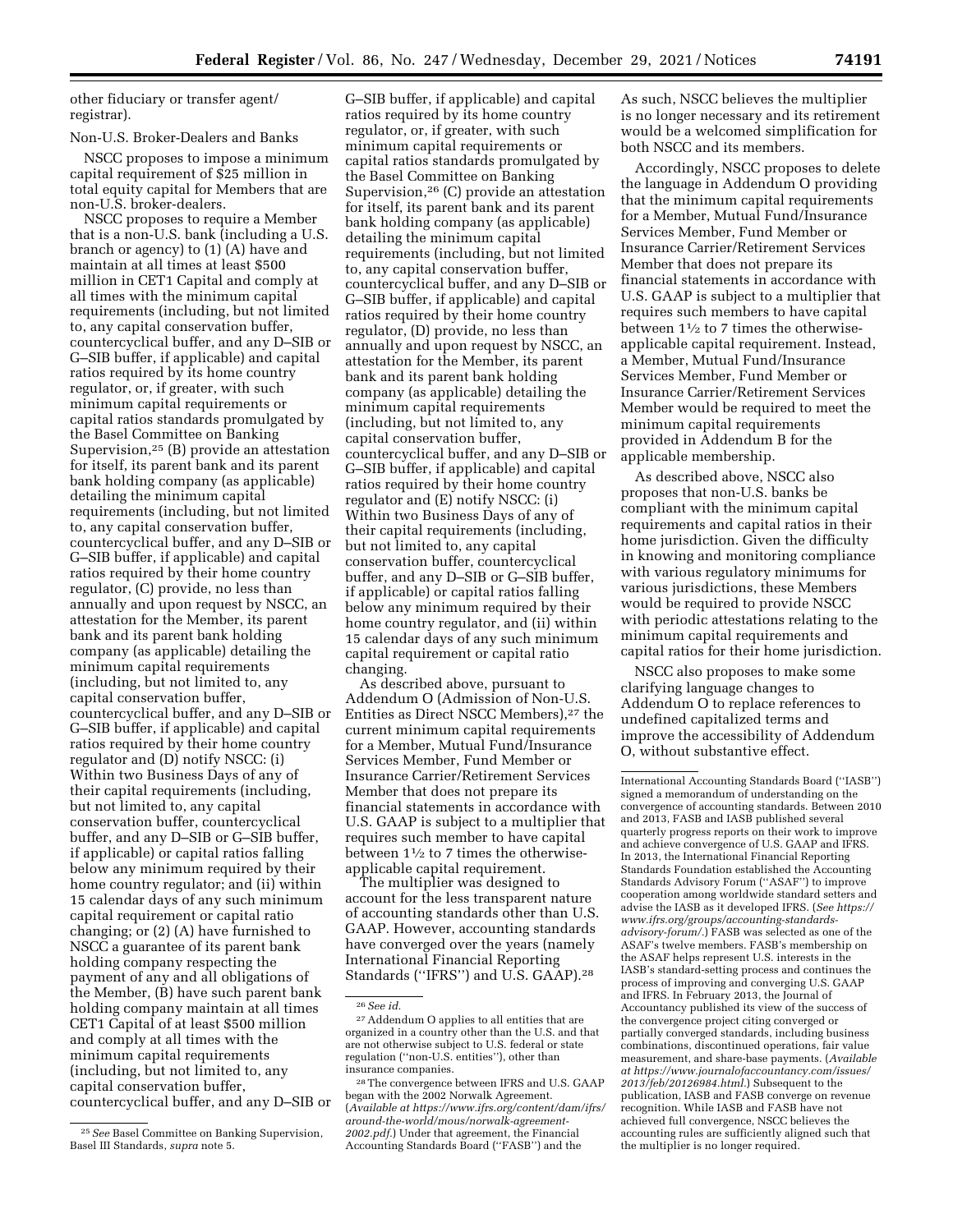## Other Types of Members

NSCC also proposes that (1) a Member that is (A) a national securities exchange registered under the Exchange Act and/ or (B) a non-U.S. securities exchange or multilateral trading facility, must have and maintain at all times at least \$100 million in equity capital, (2) a Member that is a broker-dealer that is acting as an Index Receipt Agent must have and maintain at all times minimum Excess Net Capital of \$100 million, and (3) for a type of applicant or Member that is not otherwise addressed above, (A) such applicant or Member must maintain compliance with its home country regulator's minimum financial requirements at all times and (B) NSCC may, based on information provided by or concerning an applicant or Member, also assign minimum financial requirements to such applicant or Member based on how closely it resembles another membership type and its risk profile. Any such assigned minimum financial requirements would be promptly communicated to, and discussed with, the applicant or Member.

In the case of Index Receipt Agents, the higher capital requirement for this subset of Members is being proposed in order to reflect the systemic risk presented by the potential failure of an Index Receipt Agent. The failure of an Index Receipt Agent could present systemic risk because such failure could potentially result in disruptions at the exchange-traded funds (''ETFs'') for which the Index Receipt Agent acts. As a result of this systemic risk, Members acting as Index Receipt Agents require a moderately sized capital base to support this business function. Similarly, NSCC proposes to create a standard capital requirement for Members that are securities exchanges due to the systemic importance of these Members and the need to hold these Members to a consistent, high standard to ensure that they have sufficient capital to fulfill their systemically important role.

## Limited Members

NSCC proposes that a Mutual Fund/ Insurance Services Member, Fund Member or Settling Bank Only Member that is a U.S. bank or trust company that, in accordance with such entity's regulatory and/or statutory requirements, calculates a Tier 1 RBC Ratio must have at all times a Tier 1 RBC Ratio equal to or greater than the Tier 1 RBC Ratio that would be required for such entity to be Well Capitalized. As discussed above, NSCC proposes to have the definition of Well Capitalized

expressly tied to the FDIC's definition of 'well capitalized'' to ensure that the proposed requirement that U.S. banks and trust companies be Well Capitalized will keep pace with future changes to banking regulators' regulatory capital requirements. Similarly, NSCC proposes to add a new defined term of ''Tier 1 RBC Ratio'' to Rule 1 in order to replace a reference to an undefined term in the Rules with its intended meaning. Under the proposal, Tier 1 RBC Ratio would be defined as the ratio of an entity's tier 1 capital to its total-risk weighted assets, calculated in accordance with such entity's regulatory and/or statutory requirements.

NSCC proposes to clarify existing language providing that a Mutual Fund/ Insurance Services Member or Fund Member that is a U.S. trust company that does not calculate a Tier 1 RBC Ratio must have at least \$2 million in equity capital, without substantive effect. Relatedly, NSCC proposes to revise the definition of ''RBC Ratio,'' which is used in the capital requirements for Mutual Fund/ Insurance Services Members, Fund Members and Insurance Carrier/ Retirement Services Members, in the list of defined terms in Rule 1 for clarity in order to replace a reference to an undefined capitalized term with its intended meaning and to remove unnecessary limitations on the types of entities and legal requirements to which the term RBC Ratio applies.

For a Limited Member that is a non-U.S. entity not described in the section of Addendum B that applies to such type of Limited Member, such entity would be required to satisfy such minimum standards of financial responsibility as determined in accordance with such section of Addendum B.

Other Proposed Changes to Addendum B

Introduction and General Changes

NSCC proposes to make it clear throughout Addendum B that following an applicant's admission to membership it is required to continue meeting the qualifications, financial responsibility, operational capability and business history requirements as applicable to its membership type.29 Specifically, NSCC proposes to include references throughout Addendum B clarifying that such requirements apply to both applicants and members. NSCC also proposes to revise a sentence in the introduction and Sections 1.B, 2.B, 3.B

and 4.B of Addendum B to correct language limited to applicant financial responsibility requirements.

NSCC also proposes to add the word ''requirements'' in one place in the introduction to improve readability.

NSCC proposes to clarify, without substantive effect, the existing language in Sections 2.B and 3.B of Addendum B that if a member is not of a type otherwise addressed in such section, it will be required to satisfy such minimum standards of financial responsibility as determined by NSCC. Any such assigned minimum financial requirements would be promptly communicated to, and discussed with, the member.

NSCC also proposes to add a sentence to the end of Sections 5.B and 6.B of Addendum B that any assigned minimum standards of financial responsibility for Municipal Comparison Only Members and Data Services Only Members, respectively, would be promptly communicated to, and discussed with, such members.

At the end of Sections 1.B, 2.B and 3.B of Addendum B, NSCC proposes to make explicit that, notwithstanding anything to the contrary in such section, an applicant or member must maintain compliance with its home country regulator's minimum financial requirements at all times.

#### Section 1

NSCC is proposing to revise the headings in Section 1.B referring to a Member's type of entity to read ''U.S. Broker-Dealers,'' ''U.S. Banks and Trust Companies,'' ''Non-U.S. Broker-Dealers and Banks,'' ''Securities Exchanges,'' ''Index Receipt Agents'' and ''Others,'' in conformity with the above-described changes to Member financial responsibility requirements.

#### Section 2

NSCC proposes to clarify and simplify the language describing the capital requirement for a Mutual Fund/ Insurance Services Member that is a Registered Broker-Dealer or an Insurance Company, without substantive effect.

NSCC proposes to revise the heading ''Banks and trust companies'' in Section 2.B to read ''U.S. Banks and Trust Companies'' in conformity with the same change made in Section 1.B.

## Section 3

NSCC proposes to clarify and simplify the language describing the capital requirement for a Fund Member that is a Registered Broker-Dealer, investment company, investment adviser or

<sup>29</sup>*See* Rule 2B (Ongoing Membership Requirements and Monitoring), Section 1 (Requirements), *supra* note 3.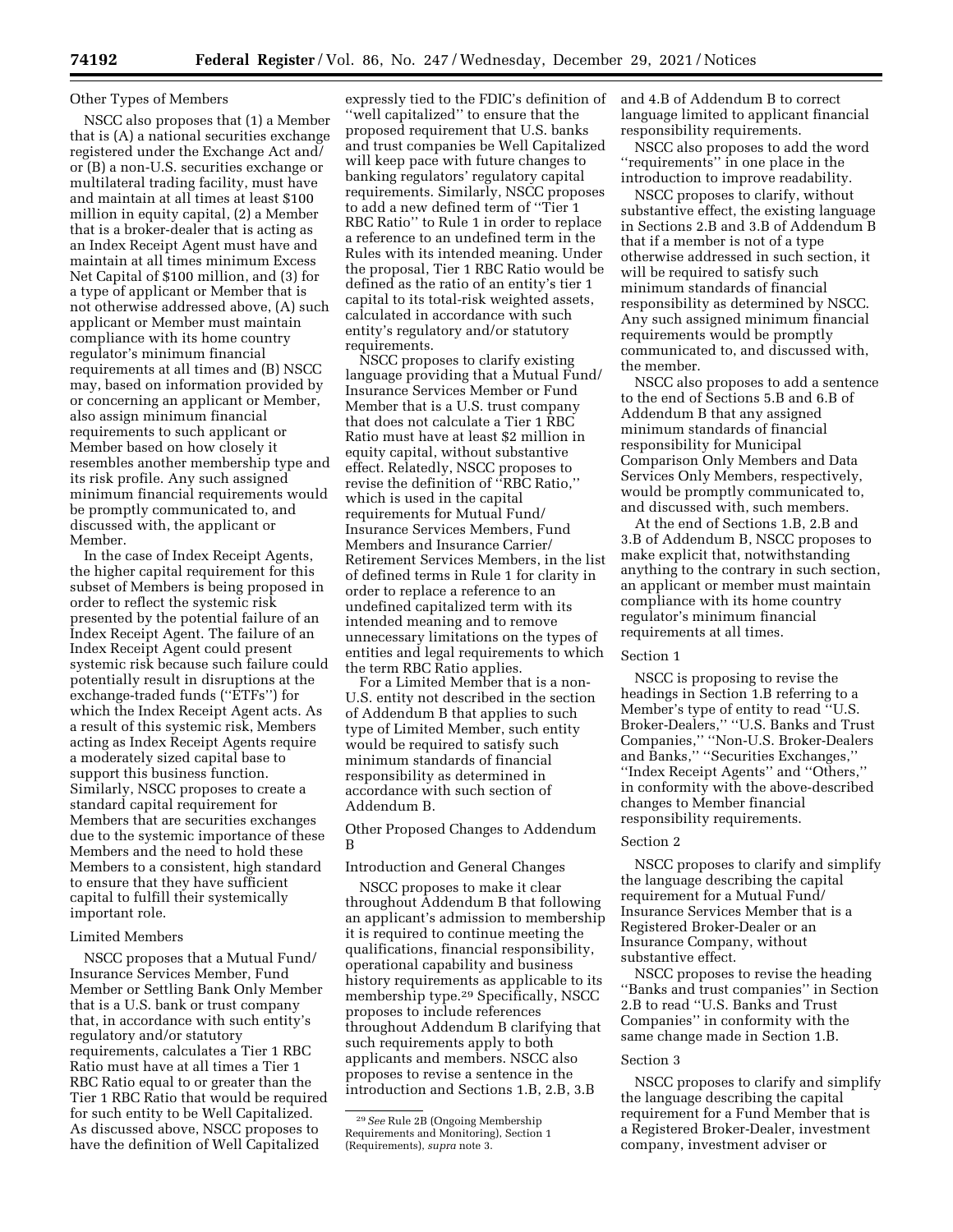Insurance Company, without substantive effect.

NSCC proposes to revise the heading ''Banks or trust companies'' in Section 3.B to read ''U.S. Banks and Trust Companies'' in conformity with the same changes made in Sections 1.B and 2.B.

#### Section 4

NSCC proposes to clarify and simplify the language describing the capital requirement for an Insurance Carrier/ Retirement Services Member, without substantive effect.

## Sections 5 through 12

As noted above, NSCC proposes to make it clear in Sections 5 through 12 of Addendum B that following an applicant's admission to membership it is required to continue meeting the qualifications, financial responsibility, operational capability and business history requirements as applicable to its membership type.

B. Changes to NSCC's Watch List and Enhanced Surveillance List

NSCC proposes to redefine the Watch List and eliminate the separate enhanced surveillance list and instead implement a new Watch List that consists of a relatively smaller group of members that pose heightened risk to NSCC and its members.

NSCC believes that the current system of having both a Watch List and an enhanced surveillance list (which include some of the same members) has confused various NSCC stakeholders, while the proposed approach, as NSCC understands from its experience, would be more consistent with industry practices and understanding of a 'Watch List.''

The new Watch List would include Members with a CRRM rating of 6 or 7, as well as members that are deemed by NSCC to pose a heightened risk to it and its members. The separate enhanced surveillance list would be merged into the new Watch List and references to the separate enhanced surveillance list would be deleted from the Rules.

In sum, the new Watch List would consist of members on the existing enhanced surveillance list, Members with a CRRM rating of 6 or 7, and any other members that are deemed by NSCC to pose a heightened risk to it and its members.

The proposed change will mean that Members with a CRRM rating of 5 would no longer automatically be included on the Watch List. Members with a CRRM rating of 5 represent the largest single CRRM rating category, but NSCC does not believe all such

Members present heightened credit concerns.30 Nevertheless, NSCC would continue to have the authority to place a Member on the new Watch List if it is deemed to pose a heightened risk to NSCC and its Members and/or to downgrade the CRRM rating of a Member.

NSCC also proposes to clarify in Section 4(f) of Rule 2B that members on the Watch List are reported to NSCC's management committees and regularly reviewed by NSCC's senior management.

## C. Certain Other Clarification Changes

In connection with the abovedescribed changes to the Rules to enhance NSCC's capital requirements for members and redefine the Watch List and eliminate the enhanced surveillance list, NSCC proposes to make certain other clarification changes in order to improve the accessibility and transparency of the Rules, as follows:

NSCC proposes to revise Section 4(g) of Rule 2B to clarify the relationship between NSCC and a parent bank holding company of a Member that has guaranteed the obligations of the Member in accordance with Addendum B, and to delete the unnecessary word ''affiliated'' when referring to a material banking subsidiary of such parent bank holding company.

NSCC proposes to clarify Rule 7, Section 4 31 to state that a Member desiring to become an Index Receipt Agent shall first submit an application to be reviewed by NSCC.

NSCC also proposes to revise Section 1 of Rule 46 32 to clarify the relationship between NSCC and a parent bank holding company of a Member that has guaranteed the obligations of the Member in accordance with Addendum B.

#### Member Outreach

Beginning in June 2019, NSCC conducted outreach to various Members in order to provide them with advance notice of the proposed enhancements to NSCC's capital requirements, the

proposed redefinition of the Watch List, and the proposed elimination of the enhanced surveillance list. NSCC has been in communication with all Members whose current capital levels are either below the proposed minimum capital requirements or only slightly above the proposed requirements. Any such Members have been informed of the new requirement that would be in effect 12 months after approval of the proposed changes. Following approval, NSCC again would contact any Members that are either below or only slightly above the new minimum requirement to remind them of their new capital requirement and the 12 month grace period in which to come into compliance with the new requirement.

NSCC has received some written feedback from Members on the proposed enhancements to NSCC's capital requirements for certain Members, which are discussed in Item 4 below. The Commission will be notified of any additional written comments received.

NSCC has not conducted outreach to members providing them with advance notice of the proposed clarification changes to the Rules.

#### Implementation Timeframe

Pending Commission approval, NSCC would implement the proposed changes to enhance its capital requirements for members one year after the Commission's approval of this proposed rule change. During that one-year period, NSCC would periodically provide Members with estimates of their capital requirements, based on the approved changes, with more outreach expected for Members impacted by the changes. NSCC would inform a Member that is a U.S. broker-dealer (''BD Member'') if it exceeded its then-current VaR Tier, which may lead to the BD Member moving into a higher VaR Tier and, thus, being subject to a higher capital requirement. Same as the proposed, ongoing practice postimplementation, NSCC would provide the Member with a grace period of 60 days from the date of implementation to comply with the higher requirement.

The deferred implementation for all members and the estimated capital requirements for Members are designed to give members the opportunity to assess the impact of their enhanced capital requirements on their business profile and make any changes that they deem necessary to lower their capital requirement. All members would be advised of the implementation date of these proposed changes through issuance of an NSCC Important Notice,

<sup>30</sup>The majority of Members with a CRRM rating of 5 are either rated ''investment grade'' by external rating agencies or, in the absence of external ratings, NSCC believes are equivalent to investment grade, as many of these Members are primary dealers and large foreign banks. A firm with a rating of ''investment grade'' is understood to be better able to make its payment obligations compared to a firm with a lesser rating, such as a rating of ''speculative.'' As such, among the total population, firms with investment grade ratings are generally considered good credit risk along a credit risk scale. 31Rule 7 (Comparison and Trade Recording

Operation), Section 4 (Index Receipt Agent), *supra*  note 3.

<sup>32</sup>Rule 46 (Restrictions on Access to Services), Section 1, *supra* note 3.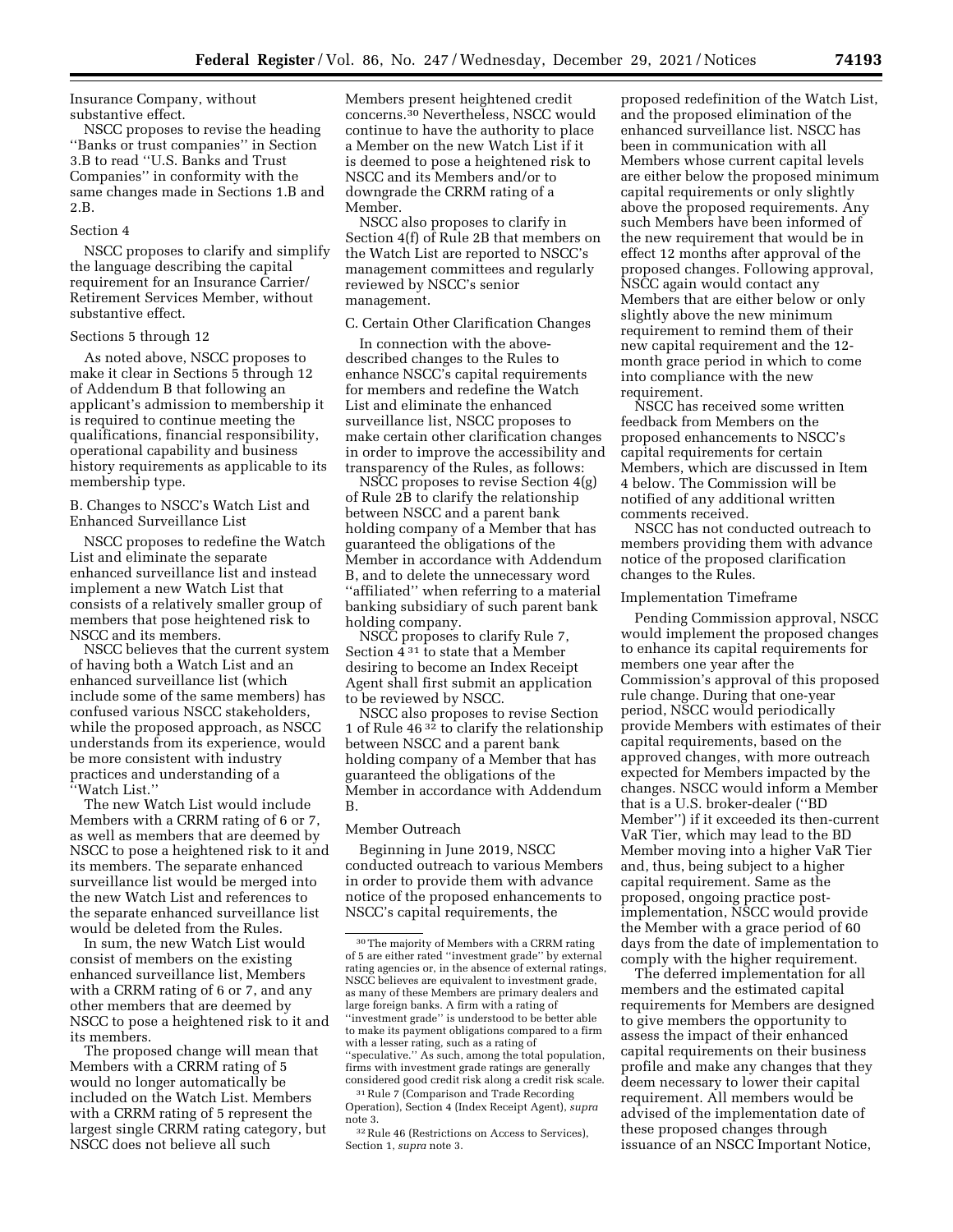posted to its website. NSCC also would inform firms applying for participation of the new capital requirements. Members and applicants should note that the methodology/processes used to set their initial capital requirements would be the same at implementation of the proposed changes as it would be on an ongoing basis.

NSCC expects to implement the proposed changes to redefine the Watch List and eliminate the enhanced surveillance list, as well as the clarification changes to the Rules, within 90 days of Commission approval. All members would be advised of such implementation through issuance of an NSCC Important Notice, posted to its website.

#### 2. Statutory Basis

NSCC believes that the proposed rule change is consistent with the requirements of the Exchange Act, and the rules and regulations thereunder applicable to a registered clearing agency. Specifically, NSCC believes that the proposed rule change is consistent with Section 17A(b)(3)(F) of the Exchange Act 33 and Rules 17Ad–  $22(b)(7)$ , (e)(4)(i), (e)(18) and (e)(19),<sup>34</sup> each as promulgated under the Exchange Act, for the reasons described below.

Section 17A(b)(3)(F) of the Exchange Act requires, in part, that the Rules be designed to promote the prompt and accurate clearance and settlement of securities transactions.<sup>35</sup> As described above, the proposed rule changes would (1) enhance NSCC's capital requirements for members, (2) redefine the Watch List and eliminate the enhanced surveillance list, and (3) make clarification changes to the Rules. NSCC believes that enhancing its capital requirements for members, including continuing to recognize and account for varying Members and memberships, would help ensure that members maintain sufficient capital to absorb losses arising out of their clearance and settlement activities at NSCC and otherwise, and would help NSCC more effectively manage and mitigate the credit risks posed by its members, which would in turn help NSCC be better able to withstand such credit risks and continue to meet its clearance and settlement obligations to its members. Similarly, NSCC believes that redefining the Watch List and eliminating the enhanced surveillance list, as described above, would help NSCC better allocate

its resources for monitoring the credit risks posed by its members, which would in turn help NSCC more effectively manage and mitigate such credit risks so that NSCC is better able to withstand such credit risks and continue to meet its clearance and settlement obligations to its members. NSCC believes that making clarification changes to the Rules would help ensure that the Rules remain clear and accurate, which would in turn help facilitate members' understanding of the Rules and provide members with increased predictability and certainty regarding their rights and obligations with respect to NSCC's clearance and settlement activities. Therefore, NSCC believes that these proposed rule changes would promote the prompt and accurate clearance and settlement of securities transactions, consistent with Section 17A(b)(3)(F) of the Exchange Act.

Rule 17Ad–22(b)(7) under the Exchange Act requires, in part, that NSCC establish, implement, maintain and enforce written policies and procedures reasonably designed to provide a person that maintains net capital equal to or greater than \$50 million with the ability to obtain membership at NSCC, provided that NSCC may provide for a higher net capital requirement as a condition for membership if it demonstrates to the Commission that such a requirement is necessary to mitigate risks that could not otherwise be effectively managed by other measures.36 As described above, NSCC proposes to enhance its capital requirements for members. NSCC believes that these proposed rule changes, while referencing capital measures other than net capital, would help ensure that members maintain sufficient capital to absorb losses arising out of their clearance and settlement activities at NSCC and otherwise, and would help NSCC more effectively manage and mitigate the credit risks posed by its members while providing fair and open access to membership at NSCC. NSCC believes that the proposed changes would utilize capital measures that are appropriately matched to the regulatory and other capital requirements applicable to the types of entities that apply for and have membership at NSCC, which would in turn help facilitate members' understanding of and compliance with NSCC's enhanced capital requirements. NSCC also believes that these other capital measures are more appropriate measures of the capital available to members to absorb losses arising out of

their clearance and settlement activities at NSCC than simply net capital because a member's net capital alone may not be available to absorb losses arising out of such activities. Thus, relying on measures beyond net capital would help members more effectively understand and manage the resources available to mitigate the credit risks they pose to NSCC. In the case of those proposed rule changes that may require members such as U.S. banks and trust companies, non-U.S. banks, national securities exchanges, non-U.S. securities exchanges or multilateral trading facilities, or Index Receipt Agents to maintain capital greater than \$50 million, NSCC believes that enhanced capital requirements for such members are necessary and appropriate in light of the regulatory and other capital requirements that such members face and the credit risks they pose to NSCC, which would help NSCC more effectively manage and mitigate such credit risks. Therefore, NSCC believes that the enhanced capital requirements for members are necessary to mitigate risks that could not otherwise be effectively managed by other measures, consistent with Rule 17Ad–22(b)(7) under the Exchange Act.

Rule  $17\text{Ad}-22(e)(4)(i)$  under the Exchange Act requires that NSCC establish, implement, maintain and enforce written policies and procedures reasonably designed to effectively identify, measure, monitor, and manage its credit exposures to participants and those arising from its payment, clearing, and settlement processes, including by maintaining sufficient financial resources to cover its credit exposure to each participant fully with a high degree of confidence.37 As described above, NSCC proposes to enhance its capital requirements for members, redefine the Watch List, and eliminate the enhanced surveillance list. NSCC believes that enhancing its capital requirements for members would help ensure that members maintain sufficient capital to absorb losses arising out of their clearance and settlement activities at NSCC and otherwise, which would in turn help NSCC more effectively manage and mitigate its credit exposures to its members and thereby help enhance the ability of NSCC's financial resources to cover fully NSCC's credit exposures to members with a high degree of confidence. NSCC believes that redefining the Watch List and eliminating the enhanced surveillance list would help NSCC better allocate its resources for monitoring its credit exposures to

<sup>33</sup> 15 U.S.C. 78q–1(b)(3)(F).

 $^{34}\,17$  CFR 240.17Ad–22(b)(7), (e)(4)(i), (e)(18) and (e)(19).

<sup>35</sup> 15 U.S.C. 78q–1(b)(3)(F). 36 17 CFR 240.17Ad–22(b)(7). 37 17 CFR 240.17Ad–22(e)(4)(i).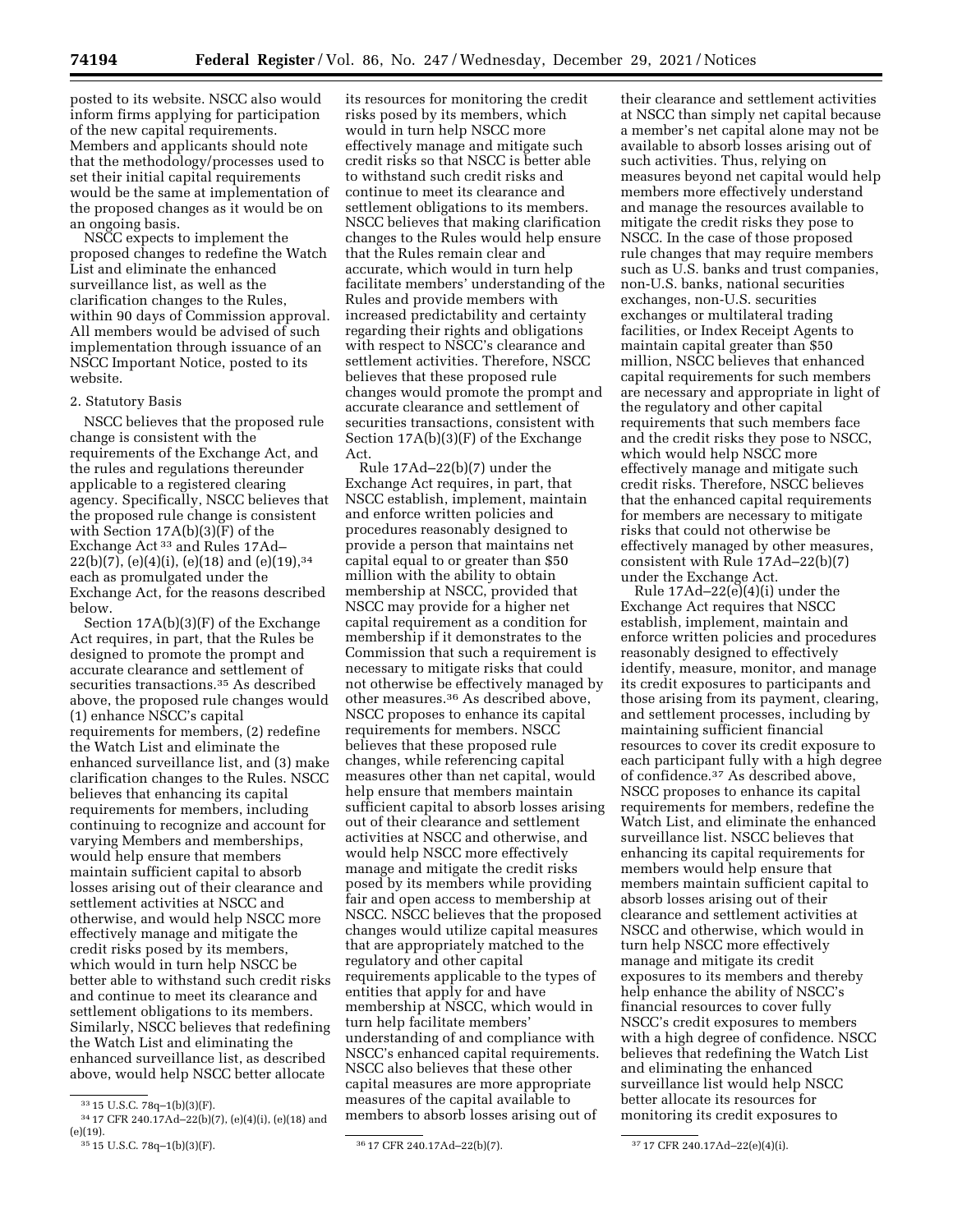members. By helping to better allocate resources, the proposal would in turn help NSCC more effectively manage and mitigate its credit exposures to its members, thereby helping to enhance the ability of NSCC's financial resources to cover fully NSCC's credit exposures to members with a high degree of confidence. Therefore, NSCC believes that its proposal to enhance its capital requirements for members, redefine the Watch List, and eliminate the enhanced surveillance list is consistent with Rule 17Ad–22(e)(4)(i) under the Exchange Act.

Rule 17Ad–22(e)(18) under the Exchange Act requires that NSCC establish, implement, maintain and enforce written policies and procedures reasonably designed to establish objective, risk-based, and publicly disclosed criteria for participation, which permit fair and open access by direct and, where relevant, indirect participants and other financial market utilities, require participants to have sufficient financial resources and robust operational capacity to meet obligations arising from participation in the clearing agency, and monitor compliance with such participation requirements on an ongoing basis.38 As described above, NSCC proposes to enhance its capital requirements for members, redefine the Watch List, and eliminate the enhanced surveillance list. NSCC's proposed capital requirements would utilize objective measurements of member capital that would be fully disclosed in the Rules. The proposed capital requirements also would be risk-based and allow for fair and open access in that they would be based on the credit risks imposed by the member, such as its membership type, type of entity (including whether it is a non-U.S. entity), whether it self-clears or clears for others, and its VaR Tier. Accordingly, NSCC's proposed capital requirements would establish objective, risk-based and publicly disclosed criteria for membership, which would permit fair and open access by members. The proposed capital requirements also would ensure that members maintain sufficient capital to absorb losses arising out of their clearance and settlement activities at NSCC and otherwise, which would help ensure that they have sufficient financial resources to meet the obligations arising from their membership at NSCC. NSCC's proposed redefinition of the Watch List and the elimination of the enhanced surveillance list would help NSCC better allocate its resources for

monitoring the credit risks posed by its members, including their ongoing compliance with NSCC's proposed enhancements to its capital requirements. Therefore, NSCC believes that its proposal to enhance its capital requirements for members, redefine the Watch List, and eliminate the enhanced surveillance list is consistent with Rule 17Ad–22(e)(18) under the Exchange Act.

Rule 17Ad–22(e)(19) under the Exchange Act requires that NSCC establish, implement, maintain and enforce written policies and procedures reasonably designed to identify, monitor, and manage the material risks to NSCC arising from arrangements in which firms that are indirect participants in NSCC rely on the services provided by direct participants to access NSCC's payment, clearing, or settlement facilities.39 As described above, NSCC proposes to enhance its capital requirements for members, including U.S. broker-dealer Members that clear transactions for others. More specifically, the proposal would subject U.S. broker-dealer Members that clear transactions for others to heightened capital requirements versus U.S. brokerdealer Members that clear transactions only for themselves. NSCC believes that a broker-dealer Member that clears transactions for others (*i.e.,* a direct participant) can present additional risk because it could clear for a large number of correspondent clients (*i.e.,* indirect participants), which would expand the scope and volume of risk presented to NSCC and the direct participant itself when the indirect participant's trades are submitted to NSCC for settlement via the direct participant. The indirect nature of this risk exposure also increases risk to NSCC as there is generally less transparency into the indirect activity versus if the direct participant generated all of the activity itself. By requiring a U.S. broker-dealer Member that clears transactions for others to be subject to heightened capital requirements versus a U.S. broker-dealer Member that clears transactions only for itself, the proposal would help ensure that NSCC is able to better manage the material risks to NSCC arising from arrangements in which a Member clears transactions for others through NSCC. Therefore, NSCC believes that its proposal to enhance its capital requirements for members is consistent with Rule 17Ad–22(e)(19) under the Exchange Act.

## *(B) Clearing Agency's Statement on Burden on Competition*

NSCC believes that the proposed rule change to enhance its capital requirements for BD Members could have an impact upon competition because some BD Members could be required to maintain capital in excess of their current capital levels. That impact could impose a burden on competition on some of those BD Members because they may bear higher costs to raise capital in order to comply with the enhanced capital requirements.

Consistent with that belief, NSCC received three written comments from three BD Members arguing that the proposed enhancements to the capital requirements for BD Members (''Proposed BD Requirements'') could negatively affect smaller BD Members.40

Two of the commenters argue that the Proposed BD Requirements will unfairly discriminate against small BD Members in favor of the largest BD Members,  $41$ with one of the commenters further arguing that mid-sized BD Member firms also will be discriminated against.42 Similarly, a third commenter argues that, in addition to affecting small BD Members, the Proposed BD Requirements will drastically affect other industry participants and small companies that do business with and that rely on such BD Members to raise capital.43

Two of the commenters argue that the Proposed BD Requirements will create barriers to entry.<sup>44</sup> Moreover, one of those commenters argues that the barriers to entry will cause further industry consolidation,45 while the other argues that the barriers are anticompetitive and, when considered with the argued effect on smaller brokerdealers, at odds with the goals of the Exchange Act.46

Regarding the proposed VaR Tiers for BD Members, one commenter suggests that the proposed tiering scale should

<sup>38</sup> 17 CFR 240.17Ad–22(e)(18). 39 17 CFR 240.17Ad–22(e)(19).

<sup>40</sup>Letter from Bonnie K. Wachtel, Chief Executive Officer, and Wendie L. Wachtel, Chief Operating Officer, Wachtel & Co., Inc. (September 16, 2019) (''Wachtel Letter''); Email from Samuel F. Lek, Lek Securities Corporation (September 17, 2019) (''Lek Email''); Email from William L. Walker, Chief Operating Officer, Wilson-Davis & Co., Inc. (October 31, 2019) (''Wilson-Davis Email''). Copies of the comments received have been included as Exhibit 2 to the filing, pursuant to the requirements of Form 19b–4 and the General Instructions for Form 19b– 4, *available at [https://www.sec.gov/about/forms/](https://www.sec.gov/about/forms/form19b-4.pdf)  [form19b-4.pdf.](https://www.sec.gov/about/forms/form19b-4.pdf)* 

<sup>41</sup>Wachtel Letter, *supra* note 40; Lek Email, *supra*  note 40.

<sup>42</sup>Wachtel Letter, *supra* note 40.

<sup>43</sup>Wilson-Davis Email, *supra* note 40.

<sup>44</sup>Wachtel Letter, *supra* note 40; Lek Email, *supra*  note 40.

<sup>45</sup>Wachtel Letter, *supra* note 40.

<sup>46</sup>Lek Email, *supra* note 40.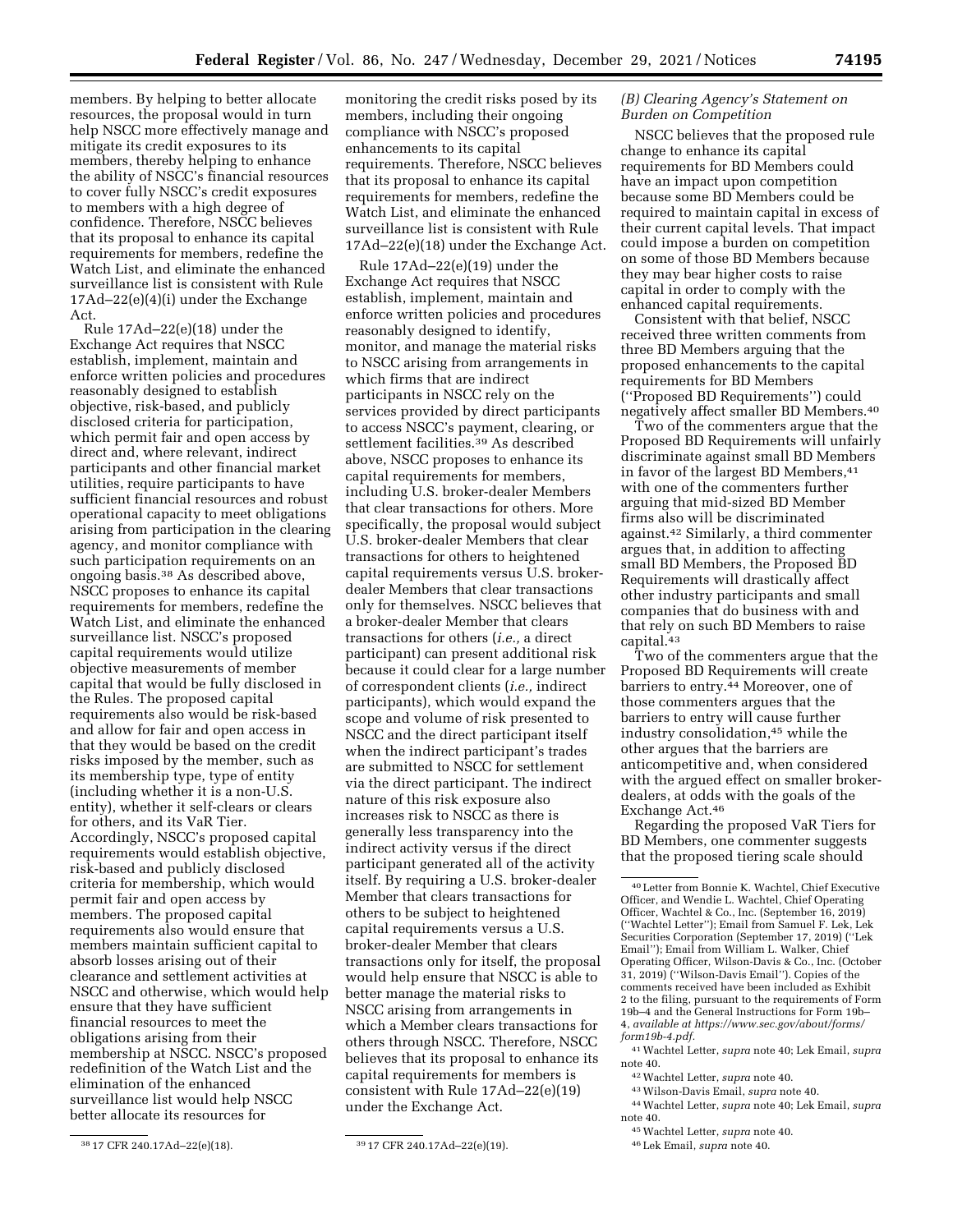not end at \$5 million Excess Net Capital for a self-clearing BD Member with a daily volatility component of more than \$500,000 for its Net Unsettled Positions; rather, the scale should continue indefinitely.47 Meanwhile, another commenter suggests that the proposed \$10 million in Excess Net Capital for a BD Member that clears for others is not necessary to address the risk presented by such BD Member because its required margin will be greater than \$500,000 for its Net Unsettled Positions.48 That same commenter also argues that the VaR Tiers are extremely low, which is an effort to target smaller BD Members and ignores the greater risk presented by larger BD Members.49

NSCC values each of its BD Members and does not wish to create a competitive burden on any of them or any of their clients. The Proposed BD Requirements were not designed to discriminate against any BD Members (small, medium, or large), create a barrier to NSCC membership, or force any BD Member to clear through another financial institution or exit the business completely. Rather, as discussed above and below, the Proposed BD Requirements were designed and tailored to help address the specific risks presented by BD Members within the current industry environment.

Nevertheless, NSCC fully appreciates that the Proposed BD Requirements may result in a burden on competition for some BD Members that would need to raise or keep more capital on hand in order to comply with the new requirements, although NSCC does not believe that any such burden on competition would be significant. In any event, to the extent the Proposed BD Requirements would be a burden on competition, NSCC believes that the burden would be necessary and appropriate in furtherance of the purposes of the Exchange Act, as permitted by Section 17A(b)(3)(I) thereunder.50

NSCC believes the Proposed BD Requirements are necessary because, in short, the current requirements are outdated. As noted above, the current minimum capital requirements for members have not been adjusted in over 20 years. Meanwhile, there have been significant changes to the industry (*e.g.,*  market structure, technology, and regulatory environment) within which NSCC and all its members operate, exposing NSCC and its members to

more and different risks than 20 years ago.

There also have been significant membership changes over the past 20 years. Numerous mergers, acquisitions, and new market entrants have created a diverse NSCC membership that has expanded the credit-risk profiles that NSCC must manage. For example, NSCC has seen an increase in less capitalized market participants focusing on niche parts of the market with innovative new business models.

Additionally, as mentioned above, trading activity and market volatility, each of which present risk to NSCC, ballooned over the years.<sup>51</sup> While NSCC does collect margin from its members to help address these types of risk, it is imperative that NSCC ensure that its members have sufficient capital to sustain unexpected and/or sustained increases in margin requirements. Although the above factors do not directly require NSCC to increase capital requirements for its membership (*e.g.,* there is no specific regulation or formula that prescribes a set capital requirement for members of a CCP such as NSCC), the overarching and collective focus of the regulatory changes noted above, in light of the many heightened risks to the financial industry, has been to increase the stability of the financial markets in order to reduce systemic risk. As a selfregulatory organization, a SIFMU, and being exposed to the new and increased risks over the past 20 years, NSCC has a responsibility to do the same. Enhancing its capital requirements helps meet that responsibility and improve NSCC's credit risk management.

Moreover, stress testing has also highlighted that BD Members with smaller capital bases are exposed to the risk of losses exceeding their current Excess Net Capital requirements under a stressed scenario.52 There also has been heightened focus on legal, operational, and cyber risk, given the devastating impact that they could have today. In the case of legal risk, members can and do face legal exposures that exceed their required Excess Net Capital.53 In the case of operational risk, unexpected operational events could expose NSCC to an amount in excess of a firm's required Excess Net Capital. In the case of cyber risk, cyber-attacks have the potential to inflict significant losses

that could exceed the current minimum capital requirements.

Appreciation of these greater risks have manifested into new regulatory requirements for certain industry participants,54 including NSCC, requiring NSCC to maintain greater capital amounts and deploy enhanced risk management tools.55 As to which BD Members are arguably ''riskier'' in today's environment, NSCC's internal stress testing analysis 56 highlights that BD Members with smaller capital bases are more likely to experience a loss that would exceed their current Excess Net Capital requirements,57 countering the commenter's argument that larger BD Members are riskier.<sup>58</sup>

Therefore, NSCC believes the Proposed BD Requirements are necessary in furtherance of the purposes of the Exchange Act, as permitted by Section  $17A(b)(3)(I)$  thereunder,<sup>59</sup> as the proposed changes would help ensure that all BD Members maintain an amount of capital that is more commensurate with the current industry environment and the risks it presents.

NSCC believes the Proposed BD Requirements are appropriate for a variety of reasons. First, the new requirements are tailored to better reflect the volatility risk presented by BD Members. Currently, the minimum capital requirement for BD Members is simply an amount of Excess Net Capital based on membership type (*i.e.,* a \$500,000 Excess Net Capital requirement for those that self-clear and a \$1 million Excess Net Capital requirement for those that clear for others), without considering any other risks. As described above, NSCC would not only continue to consider membership type, but it also proposes to use the daily volatility component of the BD Member's own Net Unsettled Positions (*i.e.,* a measurement of the risk that the BD Member's Net Unsettled Positions present to NSCC) in order to more strategically group BD Members into tiers, with each tier being assigned a specific minimum capital requirement. BD Members in a greater tier would need to maintain higher capital requirements than those in a

- 55*See, e.g.,* CCAS, *supra* note 10.
- 56*See supra* note 52.

<sup>47</sup>Wachtel Letter, *supra* note 40.

<sup>48</sup>Lek Email, *supra* note 40.

<sup>49</sup> *Id.* 

<sup>50</sup> 15 U.S.C. 78q–1(b)(3)(I).

<sup>51</sup>*See supra* note 9.

<sup>52</sup>*See* Stress Testing Analysis, included as a Confidential Exhibit 3 to the filing.

<sup>53</sup>*See Commission* v. *Alpine Sec. Corp.,* 982 F.3d 68 (2d Cir. 2020) (upholding \$12 million civil penalty against clearing broker-dealer).

<sup>54</sup>*See, e.g.,* Basel Committee on Banking Supervision, Basel III Standards, *supra* note 5; Financial Stability Board, 2020 list of G–SIBs, *supra*  note 4; U.S. Department of the Treasury, Designations, Financial Market Utility Designations, *supra* note 7.

<sup>57</sup>*See* Letter from Daniel McElligott, Executive Director, DTCC, to Regional Firms Council (October 24, 2019), included as a Confidential Exhibit 3 to the filing.

<sup>58</sup>Lek Email, *supra* note 40.

<sup>59</sup> 15 U.S.C. 78q–1(b)(3)(I).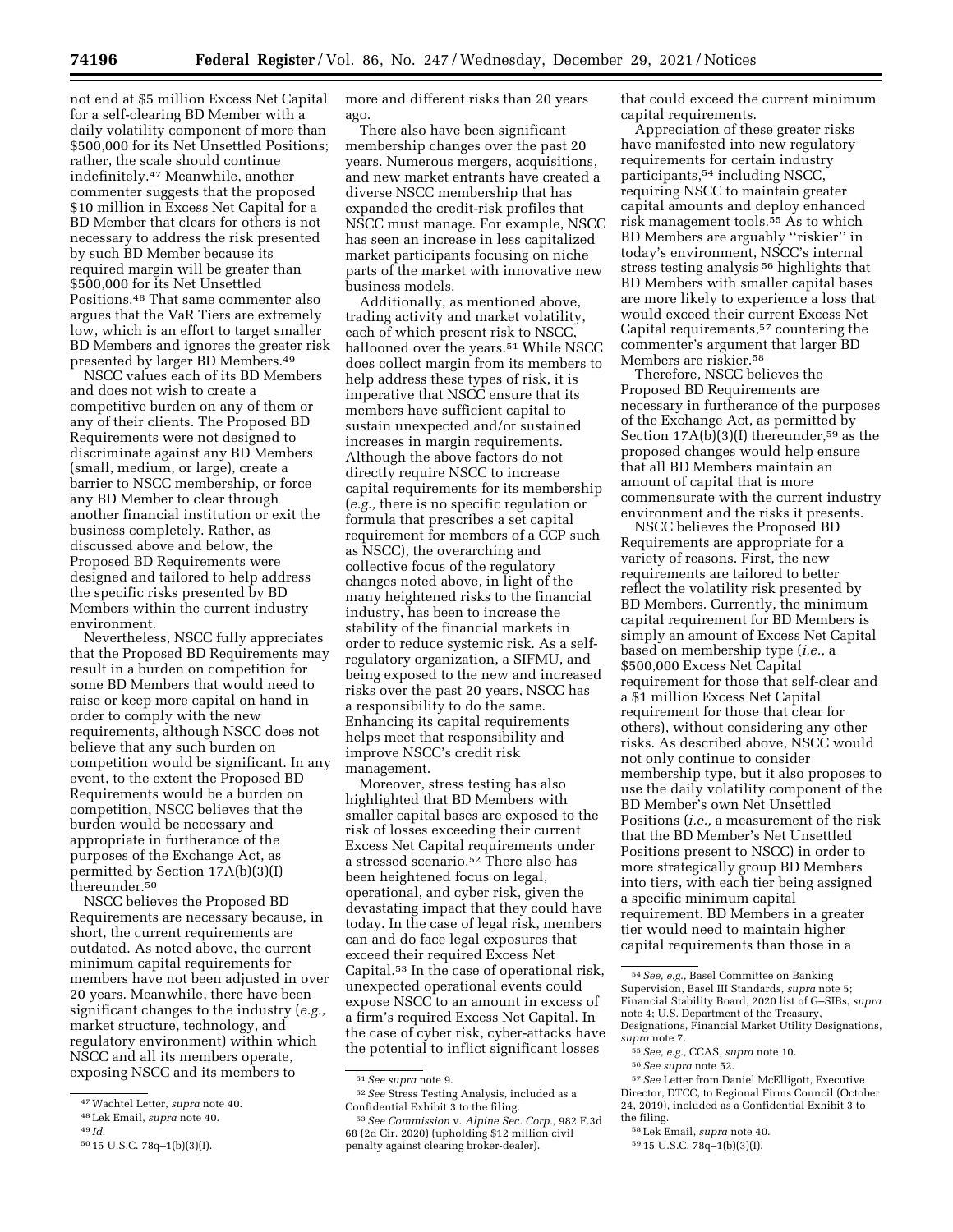lesser tier, commensurate with the volatility risks that the BD Members in each tier present to NSCC. As described above, BD Members could move between tiers based on sustained changes to their daily volatility component, thus allowing BD Members to have control over the tier in which they are placed and, in turn, the capital they need to maintain. NSCC would track VaR breaches for BD Members on a daily basis. On the first instance of breaching a VaR Tier, NSCC would send a letter to the Member informing it of the VaR breach and reminding it that four subsequent breaches within the next 12 months would result in a higher capital requirement. On the fifth instance of breaching a VaR Tier, NSCC would again send a letter to a Member informing it of the fifth breach and that the new, higher capital requirement would take effect in 60 days and would remain in effect for at least the next 12 months.

In the case of new applicants for NSCC membership, as described above, if the Proposed BD Requirements had been in effect for the past two years, but newly admitted BD Members were not automatically placed in at least the middle VaR Tier, only one BD Member would have belonged in the lowest VaR Tier at admittance, and that firm would have moved to the middle VaR Tier in its second month of membership.60 As a result, requiring new BD Members to be placed in at least the middle VaR Tier at admittance would not pose an unnecessary barrier to entry that such BD Members would not have had to meet eventually anyway.

In response to specific comments that the VaR Tiers begin at too low of a level and that they should continue indefinitely,61 NSCC designed the tier levels to not only consider the volatility risk that the BD Members present to NSCC but also to make the tiers easy to understand and manage. NSCC believes that adding more tiers at the upper levels, or splitting existing tiers, would complicate the structure unnecessarily and make the logistics in tracking each BD Member as they moved between tiers unwieldy, not only for NSCC but also for the BD Member itself. NSCC believes the proposed tier structure strikes the right balance between benefit and functionality.

Second, while NSCC believes members must understand the risks that their capitalization presents to NSCC and be prepared to monitor their capitalization and alter their behavior in

order to minimize that risk, as necessary, NSCC also appreciates and understands that members must be able to plan for their capital requirements. That is why NSCC would not implement the proposed changes to any of the enhanced capital requirements until one year after the Commission's approval of the proposal. During that one-year period, NSCC would periodically provide Members with estimates of their capital requirements. The deferred implementation for all members and the estimated capital requirements for Members are designed to give members the opportunity to assess the impact of their enhanced capital requirements on their business profile and make any changes that they deem necessary.

Third, in response to the specific comment that the Proposed BD Requirements are at odds with the goals of the Exchange Act,62 NSCC believes the proposed changes are, in fact, consistent with and would improve upon NSCC's compliance with applicable regulatory requirements, as discussed above, including Section 17A(b)(3)(F) of the Exchange Act and Rules 17Ad–22(b)(7), (e)(4)(i), (e)(18) and (e)(19) promulgated thereunder.

Finally, NSCC believes that the Proposed BD Requirements would better align NSCC's capital requirements for members with those of other CCPs, both in the U.S. and abroad.63

Therefore, NSCC believes the Proposed BD Requirements are appropriate in furtherance of the purposes of the Exchange Act, as permitted by Section 17A(b)(3)(I) thereunder,64 as the proposed changes are purposely tailored and structured, provide for a one-year implementation period, are consistent with applicable provisions of the Exchange Act and rules thereunder, and better align with NSCC peers.

NSCC does not believe the proposed changes to enhance the capital requirements for its other members would impact competition because such members already meet the proposed requirements. Additionally, NSCC does not believe that the proposed changes to (i) redefine the Watch List and eliminate the enhanced surveillance list and (ii) make clarification changes to the Rules would impact competition. Redefining the Watch List and eliminating the enhanced surveillance list are simply intended to streamline and clarify these monitoring practices. If anything, by no longer automatically including Members

with a CRRM rating of 5 on the Watch List, as proposed, the change could promote competition for such Members, as such Members would no longer automatically be subject to increased scrutiny by NSCC, including the possibility of increased financial and reporting obligations. Meanwhile, making clarification changes to the Rules to ensure that they remain accessible and transparent would help facilitate members' understanding of the Rules and provide members with increased predictability and certainty regarding their rights and obligations with respect to NSCC's clearance and settlement activities.

# *(C) Clearing Agency's Statement on Comments on the Proposed Rule Change Received From Members, Participants, or Others*

All written comments received by NSCC have been summarized and responded to in Item 4 (Self-Regulatory Organization's Statement on Burden on Competition) above. If any additional written comments are received, NSCC will amend this filing to publicly file such comments as an Exhibit 2 to this filing, as required by Form 19b–4 and the General Instructions thereto.

Persons submitting written comments are cautioned that, according to Section IV (Solicitation of Comments) of the Exhibit 1A in the General Instructions to Form 19b–4, the Commission does not edit personal identifying information from comment submissions. Commenters should submit only information that they wish to make available publicly, including their name, email address, and any other identifying information.

All prospective commenters should follow the Commission's instructions on *How to Submit Comments*, available at *[https://www.sec.gov/regulatory-actions/](https://www.sec.gov/regulatory-actions/how-to-submit-comments) [how-to-submit-comments.](https://www.sec.gov/regulatory-actions/how-to-submit-comments)* General questions regarding the rule filing process or logistical questions regarding this filing should be directed to the Main Office of the Commission's Division of Trading and Markets at *[tradingandmarkets@sec.gov](mailto:tradingandmarkets@sec.gov)* or 202– 551–5777.

NSCC reserves the right to not respond to any comments received.

# **III. Date of Effectiveness of the Proposed Rule Change, and Timing for Commission Action**

Within 45 days of the date of publication of this notice in the **Federal Register** or within such longer period up to 90 days (i) as the Commission may designate if it finds such longer period to be appropriate and publishes its reasons for so finding or (ii) as to which

<sup>60</sup>*See supra* note 21.

<sup>61</sup>Lek Email, *supra* note 40; Wachtel Letter, *supra*  note 40.

<sup>62</sup>Lek Email, *supra* note 40.

<sup>63</sup>*See supra* note 10.

<sup>64</sup> 15 U.S.C. 78q–1(b)(3)(I).